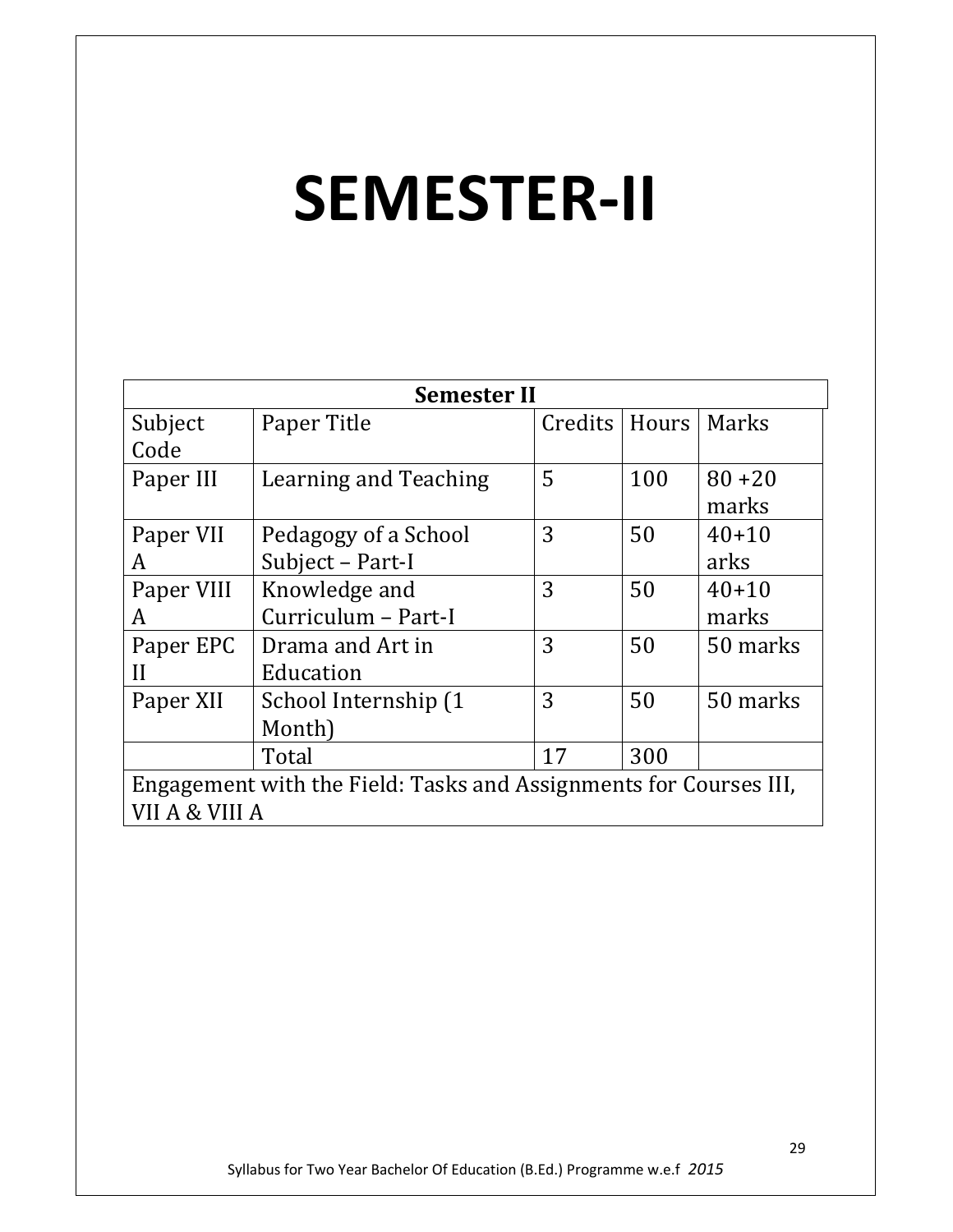# PAPER III: LEARNING AND TEACHING

Total Marks: 100 Internal Assessment: 20 External Assessment: 80 **Objectives** 

- On completion of this course, the student- teacher shall
- State the meaning, nature, dimensions and basic conditions of learning.
- Discuss the broad perspectives of behaviouristic, social cognitive and constructivist vies of learning and their educational implications.
- Explain the process of learning as meaning making and the ways of facilitating meaningful learning in and out of the school.
- Employ the processes of teaching and managing classroom situations for meaningful learning.
- Elaborate the processes of preparation and continuing development of professional teacher in the context of a professional ethics of teaching profession.

#### Detailed Course Content

#### Unit I: Understanding learning process

- Meaning, nature, and dimensions of learning; Learning as a process and as an outcome
- Basic conditions of learning Maturation, Readiness, Attention, Motivation, Fatigue, Materials, Learning Style, Tasks and Methods etc.
- Types/Categories of learning: Gagne's categories of learning

#### Unit II: Theoretical perspectives of learning

- Behaviouristic Theories: Classical Conditioning Theory of Pavlov and Operant Conditioning Theory of Skinner–Theoretical framework and educational implications
- Social Cognitive Theories: Social Learning Theory of Bandura, Advance Organizer Theory of Ausubel - Theoretical framework, and educational implications
- Constructivist theories: Radical constructivism of Jean Piaget and Social constructivism of Lev Vygotsky; Theoretical framework, and educational implications

#### Unit III: Meaningful learning

- Meaning and attributes active or manipulative, constructive, reflective, intentional, complex, contextual, collaborative, and conversational;
- Learning as meaning making: Concept and process of meaning making; Learner as meaning maker- Characteristics of learner as meaning maker – curiosity, interest, active engagement: Role of inquiry in meaning making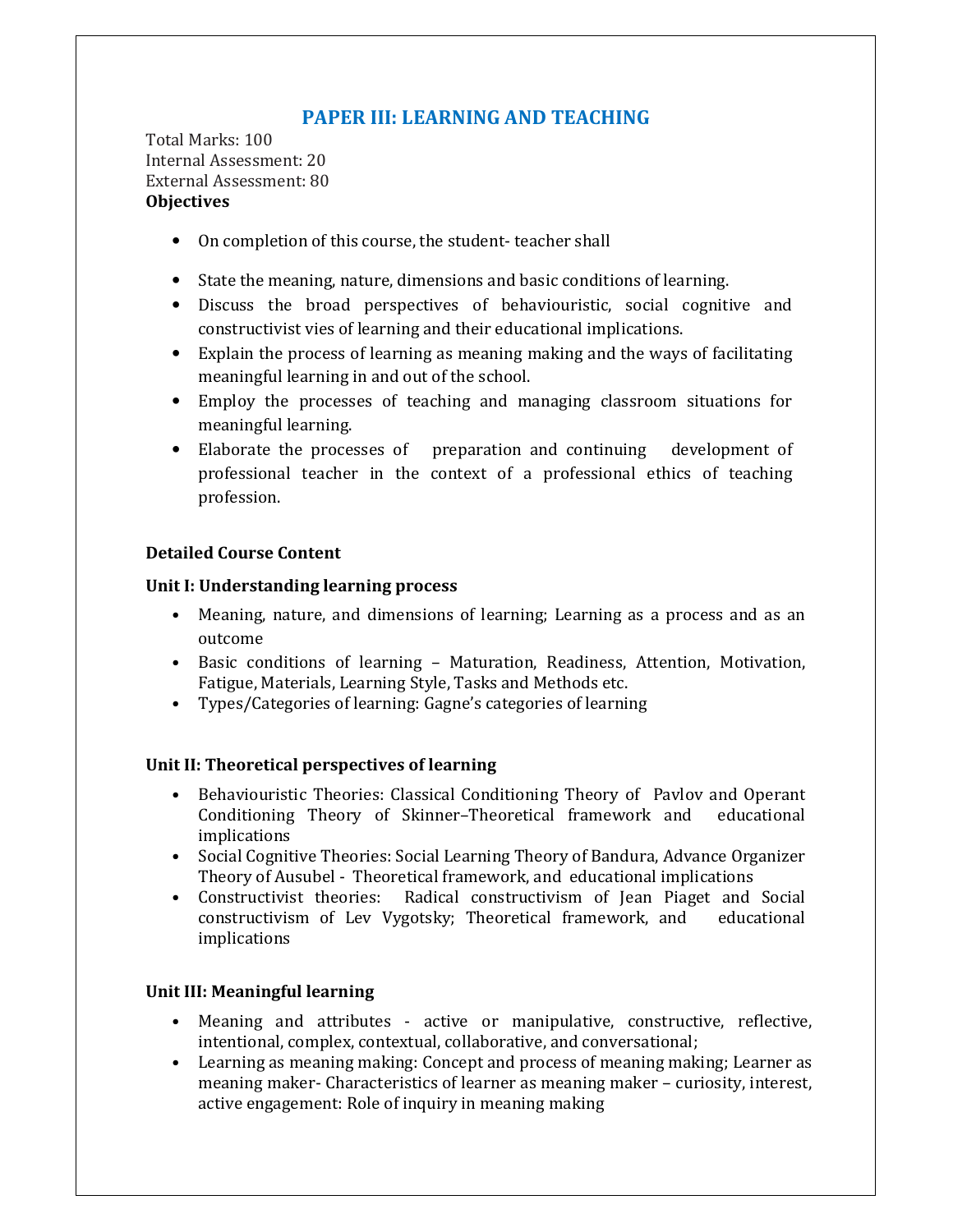- Meaningful Learning as Experiencing: Observing, Perceiving and internalizing, and Deriving meaning from experiences;
- Facilitating Meaningful Learning in and out of school: strategies and role of teacher

#### Unit IV: Teaching for meaningful learning

- Teaching and Learning: Teaching as instructing vs Teaching as facilitating learning; Teaching as empowering learners; Bruner's Model of Teaching for meaningful learning - process and implications for classroom instruction in promoting meaningful learning
- Teaching in Diverse Classrooms Paradigm shift in organizing learning : Teacher centric to learner centric, and to learning centric (characteristics and process); Grouping for facilitating learning- Ability Grouping, Heterogeneous Grouping, Grouping by interest, Grouping by Choice; Teaching for motivating towards learning- types of motivation and teaching strategies
- Modes of teaching-learning face to face and distance mode, oral-aural and digital, individualized and group-based; Individualizing instruction in regular classroom

#### Unit V: Teaching as a profession

- Importance and Characteristics of teaching profession; Characteristics of an effective teacher
- Teacher Preparation : Needs, components and modes of pre-service teachereducation programmes for different school levels (pre-school, elementary, secondary, higher secondary)
- Teacher Development: Needs and Stages Survival, Consolidation, Renewal and Maturity; Continuing Professional Development of In-service Teachers - Needs and Strategies
	- Teachers' Professional Ethics and Accountability : Meaning, importance and dimensions; Recommendations of NPE 1986/92; Strategies for ensuring teacher accountability

#### Tasks and Assignment

Each student-teacher is required to submit assignments selecting any two of the following:

- Preparation of report of observation of two classroom transactions on any subject in respect of the indicators of meaningful learning,
- Preparation of a paper for a seminar presentation on comparing the educational implications of any two theories of learning in the context of promoting meaningful learning.
- Survey of teachers' classroom activities of at least 10 teachers and preparation of report.
- Conducting group activities in the classroom and preparing a report on the process in terms of students' participation and quality of learning.
- Observing classroom transactions of teachers with high and low experience in teaching.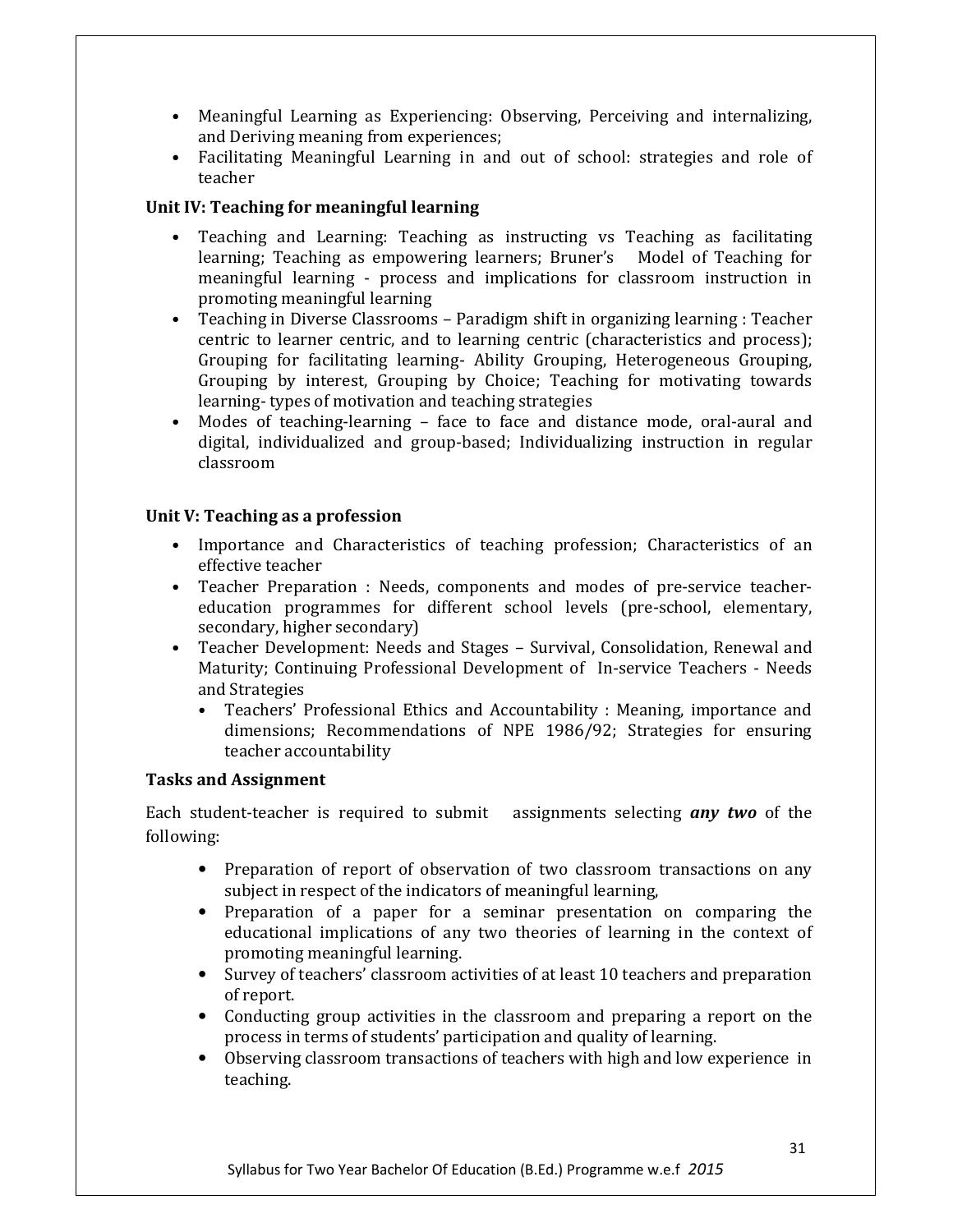#### Suggested Readings

- 1. DeCecco, J.P.,& Crawford,W.R. (1974). Psychology of learning and instruction: Educational psychology. Englewood Cliffs, N.J.: Prentice Hall.
- 2. Gagné, R. M. (1985). The conditions of learning and theory of instruction  $(4<sup>th</sup>$ edition). New York: Holt, Rinehart and Winston.
- 3. Klausmeir,H.J., & Ripple, R.E.(1971). Learning and human abilities: Educational Psychology. New York: Harper & Row.
- 4. Lefrancois, Guy R. (1994). Psychology for teaching. Belmont, California: Wadsworth Publishing Company.
- 5. Lindgren, H.C. (1980). Educational psychology in the classroom. New York: Oxford University Press.
- 6. Mohapatra, J.K., Mahapatra, M. and Parida, B.K. (2015). Constructivism: The new paradigm: From theory to practice. New Delhi: Atlantic Publishers.
- 7. Nolen-Hoeksema, Susan, Fredrickson, Barbara L., Loftus, Geoff R., & Wagenaar, Willem, A. (2014). Atkinson & Hilgard's introduction to psychology. Belmont, California: Wadsworth.
- 8. Piaget, J. and Inhelder, B. (1969). The psychology of the child. London: Routledge Kegan Paul.
- 9. Sahakian, W.S. (1976). Introduction to the psychology of learning. Chicago: Rand McNally College Publishing Company.
- 10. Snowman & Baihler (2006). Psychology applied to teaching. Boston: Houghton Mifflin Company.
- 11. von Glasersfeld, F. (1995). Radical constructivism: A way of knowing and learning. Washington D.C.: Falmer Press.
- 12. Vygotsky, Lev (1986). Thought and language. Cambridge, MA: The MIT Press.
- 13. Woolfolk, A.E. (2012). Educational psychology (12th Edn.) Englewood Cliffs, N.J.:Prentice Hall.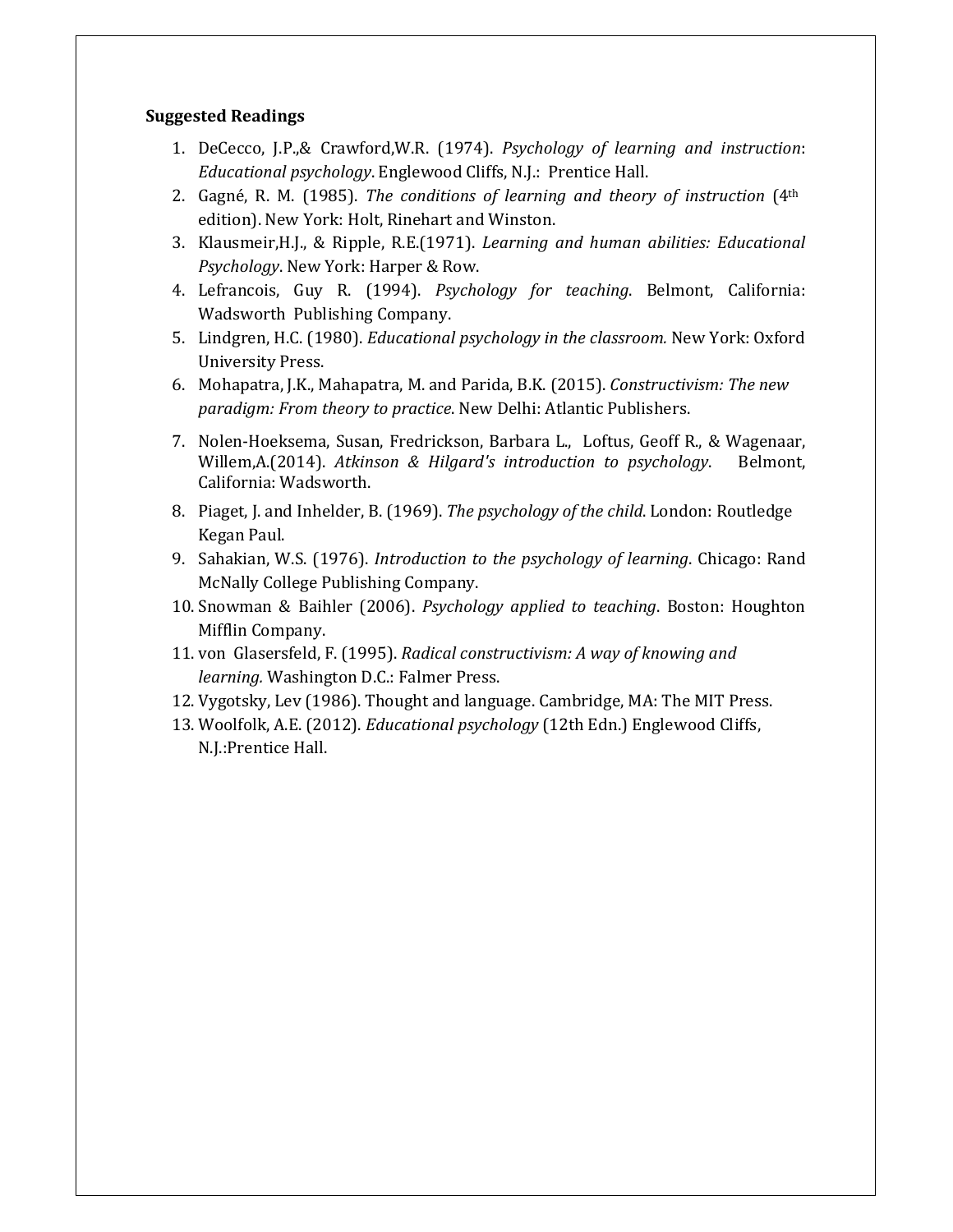# COURSE VII (A) PEDAGOGY COURSES

## PEDAGOGY OF MATHEMATICS

Total Marks: 50 Internal Assessment: 10 External Assessment: 40

#### **Objectives**

#### On completion of this course, the student- teacher shall

- Narrate the evolution and nature of Mathematics and its importance in the school curriculum in the context of the recent curricular reforms.
- Use various methods and approaches of teaching and learning mathematics especially suitable for the secondary school classes.
- Plan lessons in Mathematics using traditional and constructivist approaches for effective classroom transactions.
- Develop and collect activities and resource materials for their use in enhancing the quality of learning Mathematics at the secondary level.

#### Detailed Course Content

#### Unit I :Foundations of Mathematics Education

- Nature of Mathematics: Nature and Scope of Mathematics, Nature of Mathematical propositions, Mathematical proof, structure and logic; history of Mathematics with special reference to Indian Mathematics.
- Learning of Mathematics: Importance of Mathematics at elementary and secondary level, Objectives of teaching-learning Mathematics at the two levels,
- Curriculum Reforms in School Mathematics: Rationale, objectives, principles, designs and materials in Mathematics, recent curricular reforms at the National and State levels (NCF 2005).

#### UnitII: Methods of Teaching-learning Mathematics

- Learning by Discovery: Nature and purpose of learning by discovery; guided discovery strategies in teaching Mathematical concepts.
- Teaching for Understanding Proof: Proof by induction and deduction; proof by analysis and synthesis,
- Problem Solving in Mathematics: Importance of problem solving in Mathematics, Steps of problem solving in Mathematics, Problem Posing, Generating and solving real life problems using Mathematical principles, Situation model for solving word problems.
- Constructivist approaches: Self-learning and peer learning strategies, Collaborative strategies; 5E and ICON Models,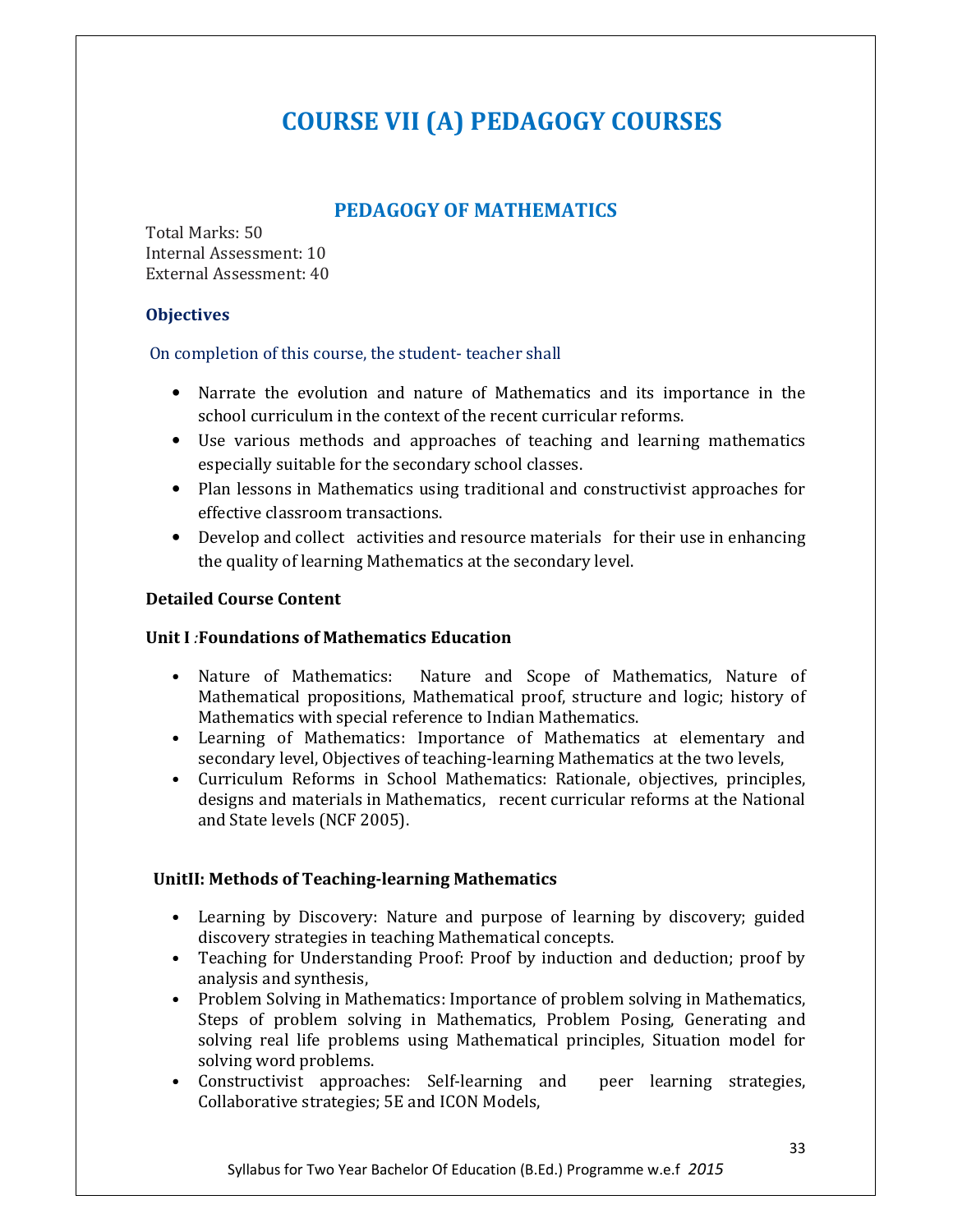#### Unit III:Curricular Activities in Mathematics

- Preparation of Lesson Plans (Traditional, Activity and Constructivist Approaches),
- Activities in Mathematics: Mathematics Quiz, Mathematics Club activities, Mathematics Exhibition, Planning and organizing Mathematics laboratory activities, Mathematics outside the classroom.
- Learning Materials in Mathematics: Types, functions, preparation and utilization of learning materials - Textbook, Models, Calculators and computers, Graphic calculators, Maintaining portfolio in Mathematics
- Key Learning Resources in Mathematics: Assessing progress and performances, Monitoring and giving feedback, Local and community resources, Using pair work, Using group work, Using questioning (both by teacher and learners) to promote thinking, Talk for learning and Involving all

#### Tasks & Assignments

Each student-teacher is required to complete assignments on *any one* of the following:

- Preparation of five lesson plans on any topic from the Mathematics texts of the secondary school following the 5E and/or ICON models.
- Preparation of a unit test on any topic by developing the Blue Print and the test items conforming to the blue print.

#### Suggested Readings

- 1. Aggarwal S M: The teaching of Mathematics
- 2. Mangal S K: Teaching of Mathematics
- 3. Sidhu Kulbir Singh: The Teaching of Mathematics
- 4. Kumar Sudhir;Ratnalikar D N: Teaching Of mathematics
- 5. Saint Binod K: Teaching of Mathematics
- 6. James Anice: Teaching Of Mathematics
- 7. Kulslireshla Arm Kumar Teaching Of Mathematics
- 8. Wadhwa Shalini: Modern Methods of Teaching mathematics.

### PEDAGOGY OF PHYSICAL SCIENCE

Total Marks: 50 Internal Assessment: 10 External Assessment: 40

#### **Objectives**

On completion of this course, the student-teacher shall

• State the nature and importance of physical science and its relevance in secondary school curriculum.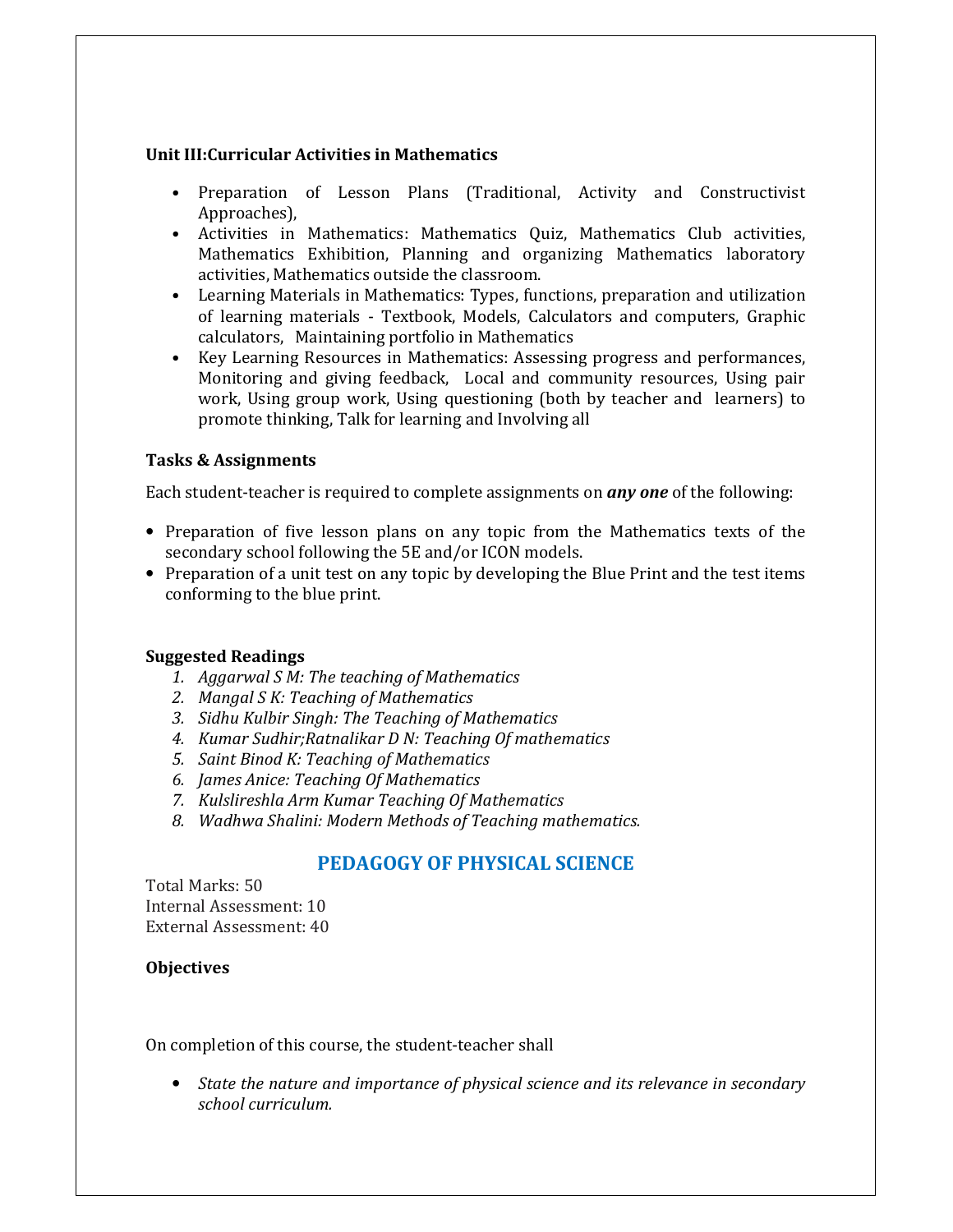- Use various methods and approaches to teaching-learning Physical Science suitable for the secondary school classes.
- Plan lessons in physical science for effective classroom transactions.
- Develop and collect activities and resource materials for their use in enhancing quality of learning of Physical Science at the secondary level.

#### Detailed Course Content

#### UnitI: Physical Science in School Curriculum

- Nature of Physical Science: Nature and Scope of Science and Physical Science in particular, Importance of Physical Science in daily life,
- Objectives of teaching-learning Physical Science at the secondary school level
- Curriculum Reforms in Science Education: Rationale, objectives, principles, designs and materials in Science, recent curricular reforms at the National and State levels (NCF 2005).

#### UnitII: Methods of Teaching-learning Science

- Discovery Nature and purpose; guided discovery strategies in teaching and learning of concepts in science.
- Experimentation- Experimentation under controlled conditions within laboratory and beyond laboratory situation; Process and limitations.
- Problem Solving- Problem identification, formulation of hypotheses, collection of data, testing hypotheses and arriving at solution.
- Demonstration-cum-Discussion
- Project Situation analysis, selection of the project, preparation of the project proposal, implementation of the project, evaluation and reporting.
- Constructivist Approaches: Self-learning and peer learning strategies, Collaborative strategies; 5E and ICON Models

#### UnitIII: Curricular Activities

- Preparation of Unit Plan; Preparation of Lesson Plans (Traditional, Activity Approach and constructivist approach)
- Teaching- Learning Materials Preparation, collection, procurement and use of teaching-learning materials in Science like, Charts, Graph, Bulletin Board, Models; ICT materials like , Filmstrips, Slides, Transparencies, TV, Audio and Video, Computer, and Internet;
- Learning Activities Science Laboratory Activities; Field Trip, Science Club, Science Seminar, Science Exhibition
- Key Learning Resources in Science: Assessing progress and performances, Monitoring and giving feedback, Local and community resources, Using pair work, Using group work, Using questioning (both by teacher and learners) to promote thinking, Talk for learning and Involving all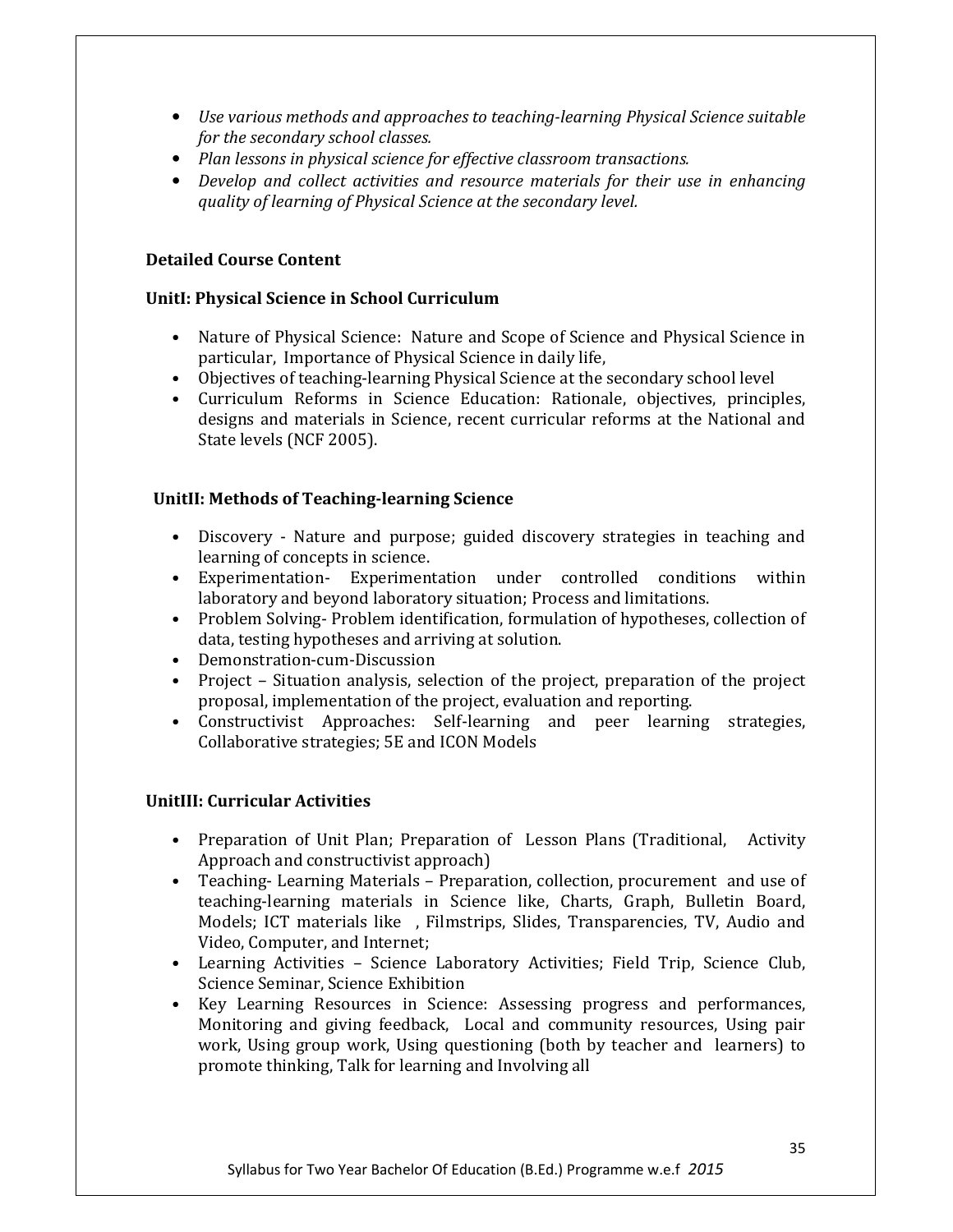Each student-teacher is required to submit assignments on **any one** of the following:

- - Preparation of five lesson plans on any topic of Physical Science included in the Science textbook for the secondary schools.
- - Preparation of a unit test on any topic by developing the Blue Print and the test items conforming to the blue print.

#### Suggested Readings:

- 1. Rajiv Gang (1994): "World Famous Scientists" Pustak Mahal, Delhi.
- 2. Venugopal Nagasuri (2002): Science Vaitali kulu Sree Madhulatha Publications, Vijayawada.
- 3. Bloom, Benjamin S., Ed. (1958): Taxonomy of Educational Objectives, Handbook I - Cognitive Domain, Harcourt Brace & World Inc, New York
- 4. Clark Julia V. (1996): Redirecting Science Education. Corwin Press Inc. California.
- 5. Ediger, Marlow and D.B.Rao (2000): Teaching Science Successfully, Discovery Publishing House, New Delhi
- 6. Krathwohl, David R., Ed. (1964): Taxonomy of Educational Objectives, Handbook-Affective Domain, David Mckay, New York
- 7. Mohan, Radha (1995): Innovative Science Teaching, Prentice Hall of India, New Delhi
- 8. New Unesco Source Book for Science Teaching (1978), Oxford & IBH, New Delhi
- 9. Sharma, R.C. & Shukla C.S. (2002): Modern Science Teaching, Dhanpat Rai Publishing Company (P) Ltd, Delhi
- 10. Sood, J.K. (1989): New Directions in Science Teaching, Kohli Publishers, Chandigarh
- 11. Vaidya, N. (1996): Science Teaching for the 21st Century: Deep & Deep Publications, New Delhi
- 12. http://www.history.mcs.strandrew.ac.uk/mathematicians/heisenberg.html
- 13. http://www.encyclopedia.com
- 14. http://www.scienceworld.wolfram.com/physics.html

# PEDAGOGY OF BIOLOGICAL SCIENCE

Total Marks: 50 Internal Assessment: 10 External Assessment: 40

#### **Objectives**

On completion of this course, the student-teacher shall

- State the nature and importance of Biological Science and its relevance in secondary school curriculum in context with recent curriculum reforms in School Curriculum.
- Use various methods and approaches to teaching-learning Biological Science suitable for the secondary school classes.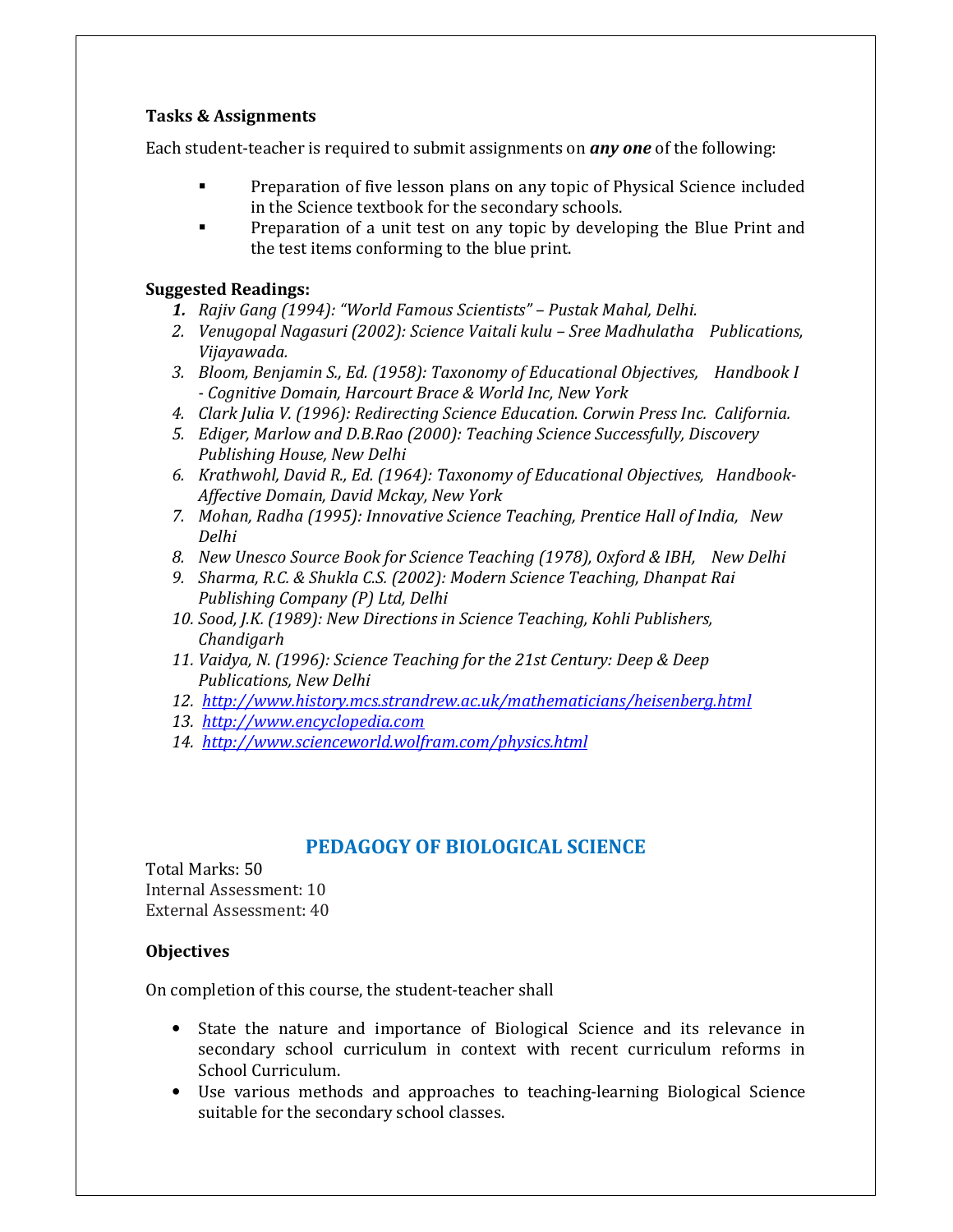- Plan units' lessons in Biological Science using traditional and constructivist approaches for effective classroom transactions.
- Develop and collect activities and resource materials for their use in enhancing quality of learning of Biological Science at the secondary level.

#### Detailed Course Content

#### Unit I: Biological Science in School Curriculum

- Nature of Biological Science: Nature and Scope of Science and Biological Science in particular,
- Place of Biological Science in school curriculum, Importance of Biological Science in daily life,
- Objectives of teaching-learning Biological Science at the secondary school level,
- Curriculum Reforms in Science Education: Rationale, objectives, principles, designs and materials in Science, recent curricular reforms at the National and State levels (NCF 2005).

#### Unit II: Approaches and Methods of Teaching-learning Biological Science

- Observation Types, importance in Bio-Science, process, recording of observation
- Experimentation: Experimentation under controlled conditions within laboratory and beyond laboratory situation; Process and limitations.
- Problem Solving: Problem identification, formulation of hypotheses, collection of data, testing hypotheses and arriving at solution.
- Demonstration-cum-Discussion
- Project: Situation analysis, selection of the project, preparation of the project proposal, implementation of the project, evaluation and reporting.
- Use of ICT for self-learning, collaborative learning Concept Mapping.

### Unit III: Curricular Activities

- Preparation of Unit Plan; Preparation of Lesson Plans -Traditional, Activity Approach and constructivist approach,( ICON & 5E model).
- Teaching-Learning Materials in Science: Preparation, collection, procurement and use of teaching-learning materials in Science like, Charts, Graph, Bulletin Board, Models, ICT materials like Filmstrips, Slides, Transparencies, TV, Audio and Video, Computer, and Internet;
- Learning Activities Science laboratory activities; Observing flora and fauna in their natural setting, Science Club, Science Seminar, Preservation of biological specimens for learning and building Biological Museum, Science Exhibition
- Key Learning Resources in Science: Assessing progress and performances, Monitoring and giving feedback, Local and community resources, Using pair work, Using group work, Using questioning (both by teacher and learners) to promote thinking, Talk for learning and Involving all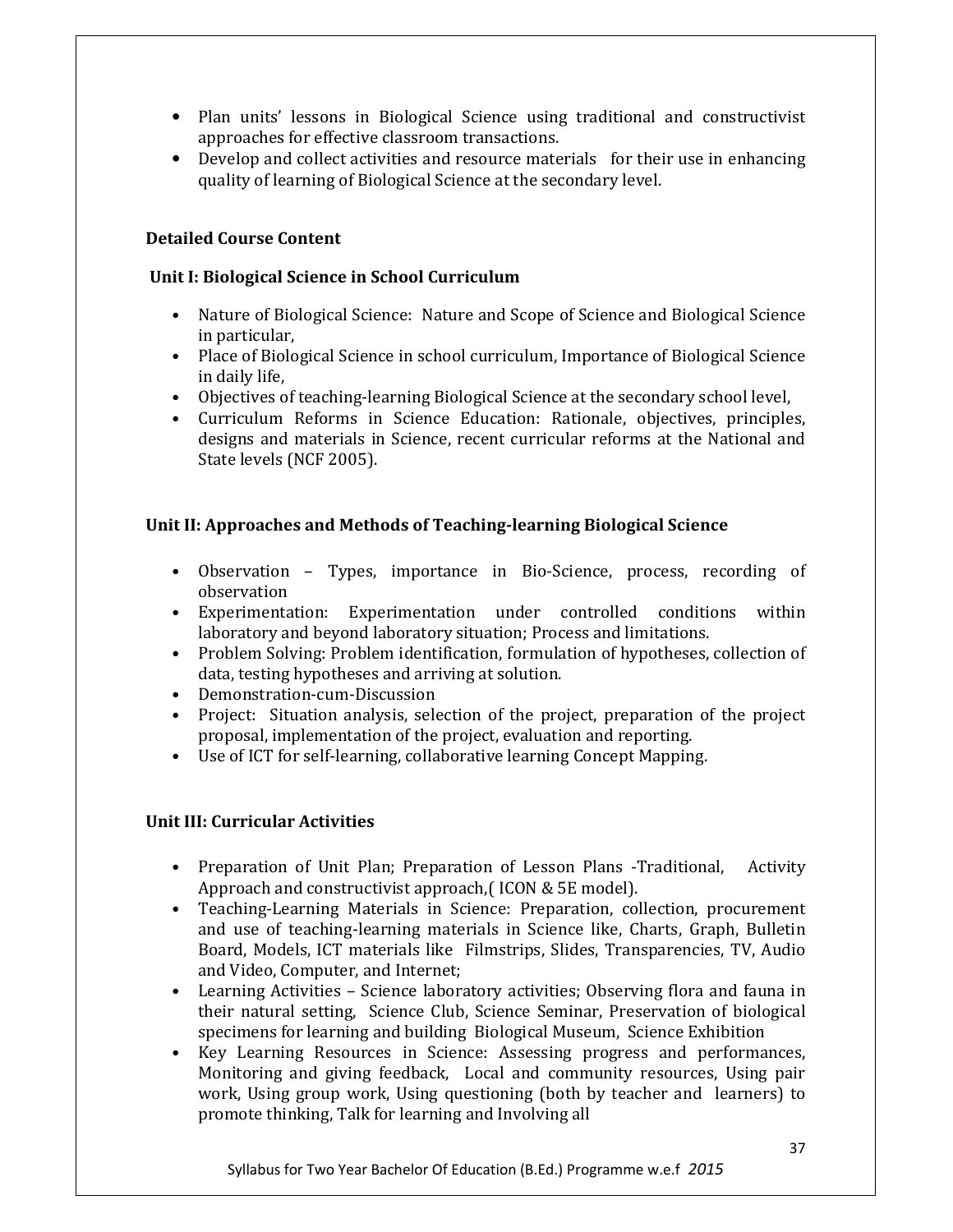Each student-teacher is required to submit assignments on *any one* of the following:

- - Preparation of five lesson plans on any topic of Biological Science included in the Science textbook for the secondary schools.
- - Preparation of a unit test on any topic by developing the Blue Print and the test items conforming to the blue print.

#### Suggested Readings:

- 1. Narendra Vaidya: *Impact of Science Teaching*.
- 2. Bremmer: *Teaching Biology*
- 3. UNESCO: *Modern Trends in Teaching Biological Sciences Vols III*.
- 4. Washton: *Teaching Science Creativity*.
- 5. Agrwal D.D.: *Modern Methods of Teaching Biology*, New Delhi: Sorup and Sons, 2002
- 6. Das R. C.: *Science Teaching in Schools*, New Delhi: Sterling Publishers Pvt. Ltd., 1905.
- 7. Edward, Chand Fisher R. L.: *Teaching elementary school science,* Gangasaran and sons.

8. Bhatt. Puran Chand: *Science process skills in teaching and learning*, New Delhi: Commonwealth publication,

9. Mangal S. K.: *Teaching of science*, New Delhi: Arya Book Depot, 1992.

- 10. Rawat M. S*.: Biology teaching*, Agra: Sahitya Prakashan, 1996.
- 11. Sharma R. C.: *Modern Science Teaching*, Delhi : Dhanpat Rai and Sons, 1995.
- 12. Sood J. K.: *Science Teaching*, Agra: Vinod Pustak Mandir, 2003.

### PEDAGOGY OF SOCIAL SCIENCE (GEOGRAPHY)

Total Marks: 50 Internal Assessment: 10 External Assessment: 40

#### **Objectives**

On completion of this course, the student-teacher shall

- State the importance of teaching and learning of Geography at the secondary level.
- Use appropriate teaching methods and strategies while facilitating learning of Geography.
- Develop lesson plans for effective teaching and learning of Geography
- Prepare, collect and procure resource materials including suitable teaching aids and use them effectively in the classroom

#### Detailed Course Content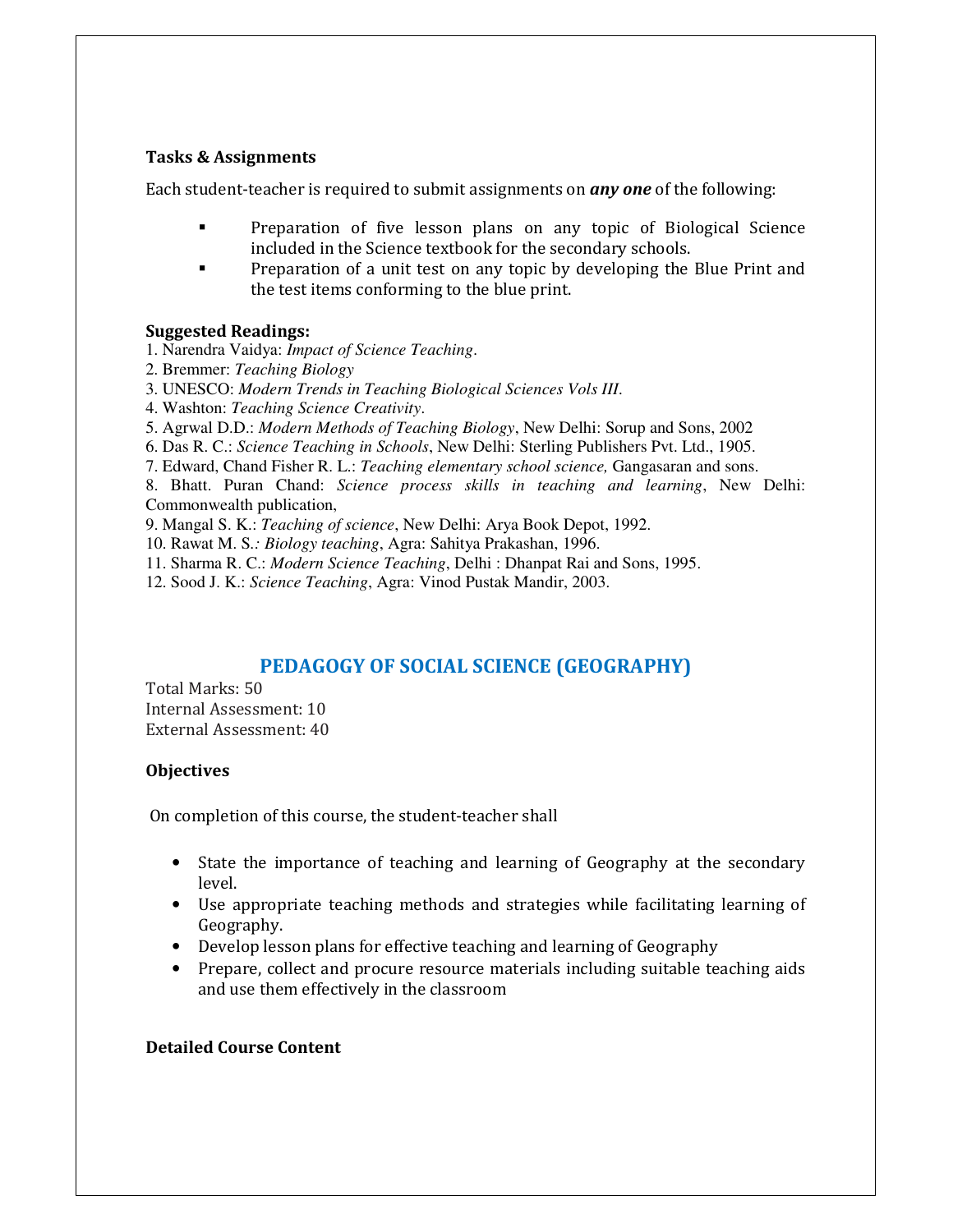#### Unit I: Geography in School Curriculum

- Meaning, nature and scope of Geography
- Importance of Geography in school curriculum at elementary and secondary levels
- Correlation of Geography with other school subjects
- Objectives of teaching- learning Geography at the secondary school level

#### UnitII: Methods and Approaches to Teaching-learning Geography

- Emerging Curricular trends in Geography as per NCF-2005
- Constructivist approach to Teaching Learning Geography
- Methods of teaching learning Geography:
	- Lecture-cum-discussion
	- Observation
	- Discovery
	- Problem-solving
	- Project Method

#### (To be discussed in terms of meaning, process, merits and limitations)

#### Unit III:Learning Resources in Geography

- Preparation, collection, procurement and use of teaching-learning materials like Maps, Globe, Charts, Graphs, Bulletin board, Models
- ICT in Learning of Geography Film strips, Slides , transparencies T.V., Video, computer, internet
- Map reading and map preparation
- Geography Laboratory and Resource Room
- Use of community resources

#### Tasks & Assignments

**Each student-teacher is required to submit assignments on any two of the following:** 

- - Identifying the learning difficulties in any topic and prepare remedial programme
- - Preparation of no cost and low cost teaching-learning materials on any two topics.

#### Suggested Readings:

- 1. Asirbatham: Political Theory, Upper Indian Publishing House Ltd., Lucknow.
- 2. Balkrishna: Principles of Civics Kitab Mahal, Allahabad.
- 3. General Geography : NCERT, New Delhi
- 4. O. P. Verma : Teaching of Geography
- 5. B.D. Shaida : Teaching of Social Studies (Hindi)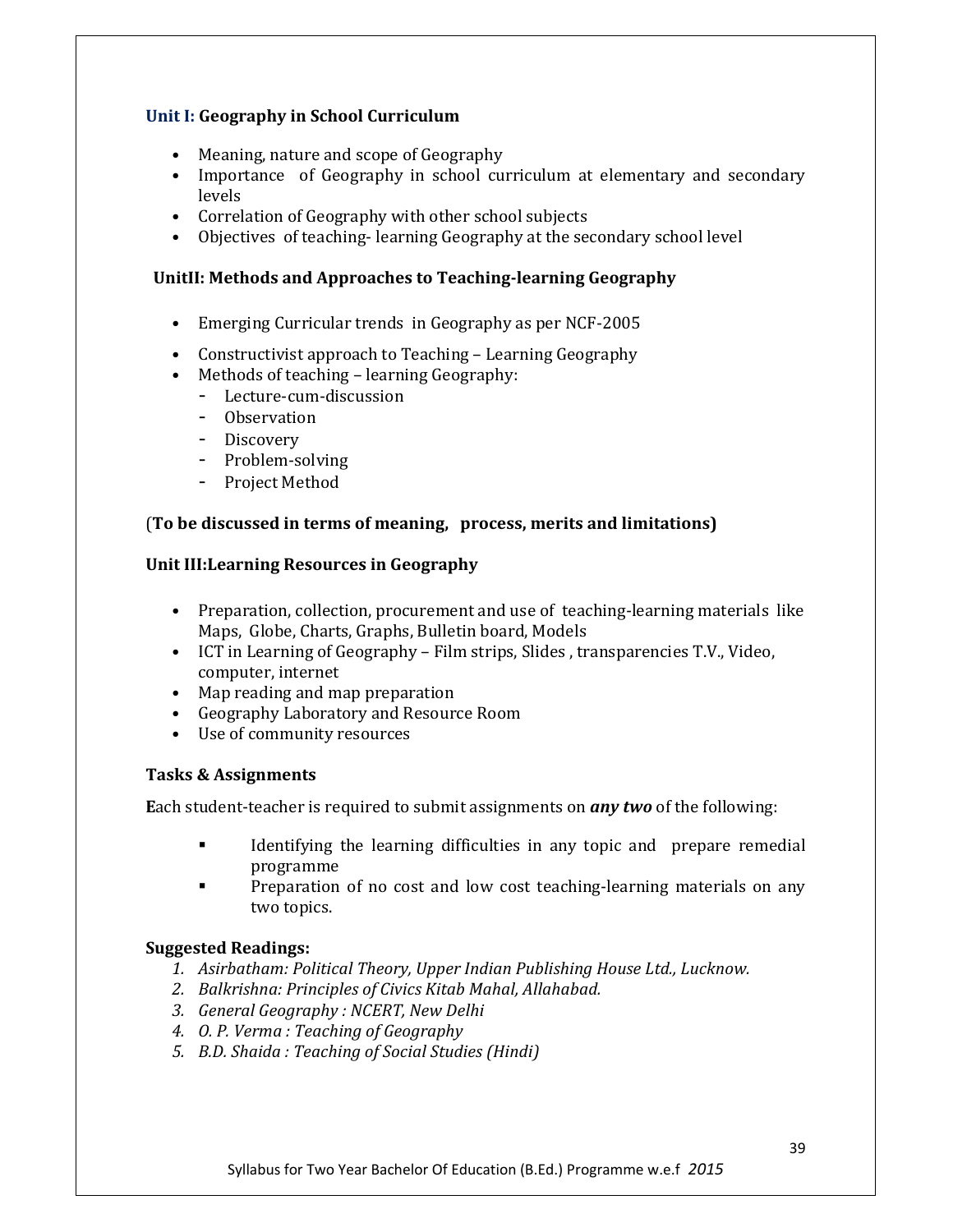# PEDAGOGY OF SOCIAL SCIENCE (HISTORY & CIVICS)

#### **Objectives**

On completion of this course, the student-teacher shall

- State the meaning, scope and importance of History and Political Science
- Specify the skills and competencies to formulate specific learning outcomes for different History and Political Science lessons
- Identify the different methods and skills of teaching History and Political Science for transacting the contents effectively.
- Explain the importance of time sense and prepare / utilize timelines for effecting teaching of History

### Detailed Course Content

#### Unit I: Concept, Objectives and Values of Teaching History and Political Science

- Meaning, Nature and Scope of History and Political Science
- Values of teaching History and Political Science
- Recommendations of NCF 2005 on teaching of History and Political Science
- Correlation of History and Political Science with other school subjects
- Objectives of teaching History and Political Science at elementary and secondary levels
- Formulation of specific learning outcomes in History and Political Science Lessons

## Unit II: Methods and Approaches to Teaching-Learning History and Political **Science**

- Story-telling
- Narration-cum-discussion
- Dramatization
- Source Method
- Project method
- Teaching History using monuments
- Field Trips

#### (To be discussed in terms of meaning, process, merits and limitations)

#### Unit III: Development of Resource Materials

- Curriculum as resource material
- Approaches to curriculum in History Bio-graphical, Chronological and Concentric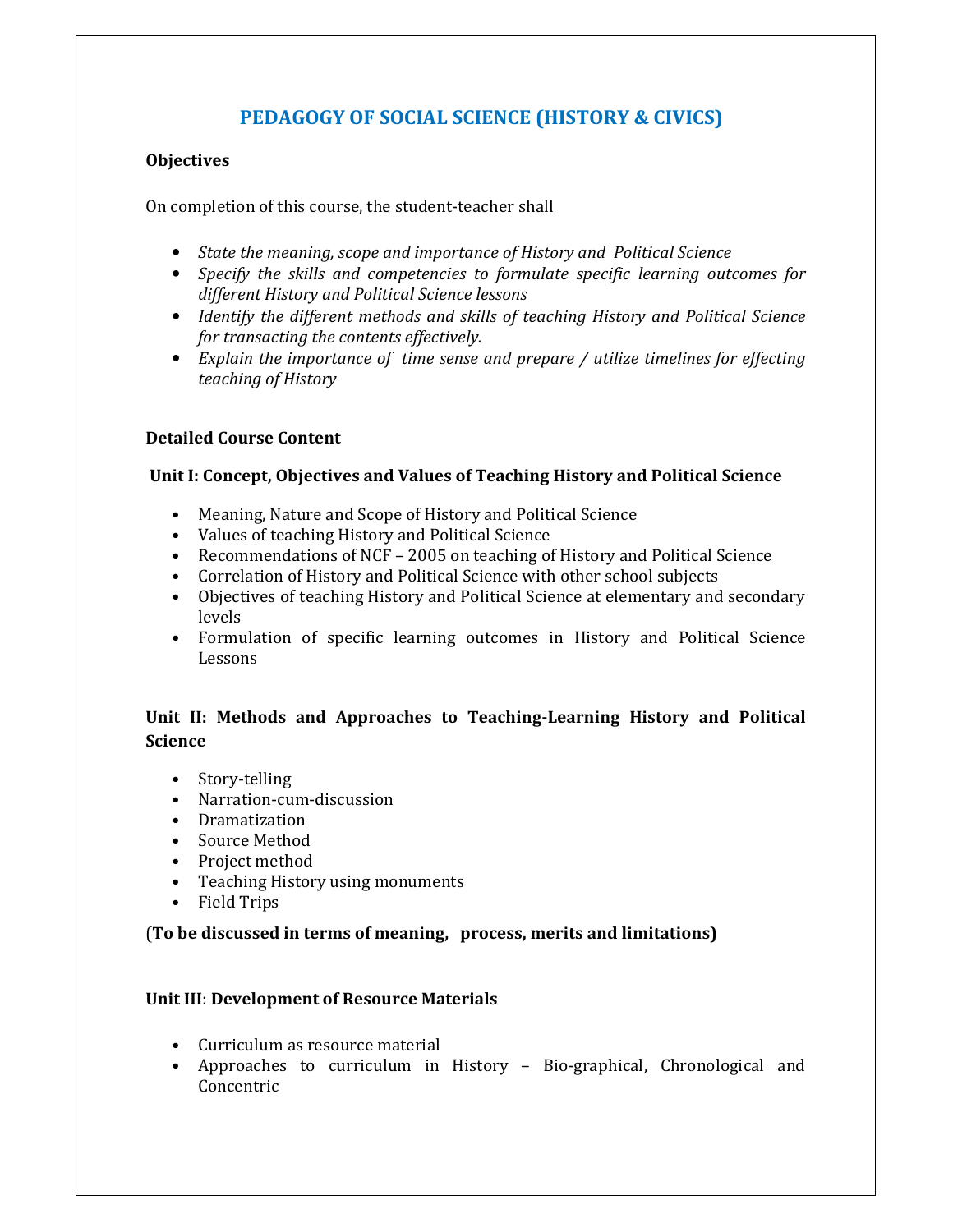- Development of teaching-learning materials Maps, Atlas, Globes, Charts, Graphs, Models, Film strips, T.V. Video, OHP, and Computer
- Timeline Concept, Aspects, Type and Use

Each student-teacher is required to submit assignments on *any one* of the following:

- - Identifying the learning difficulties in any topic and prepare remedial programme
- -Preparation of no cost and low cost teaching aids on any two topics.

#### Suggested Readings

- 1. Burton W.H. (1972). Principles of history teaching, London: Methuen.
- 2. Carretero, Mario, & Voss, James F. (Eds.) (1994). Cognitive and instructional processes in history and the social sciences. Hillsdale: Lawrence Erlbaum Associate.
- 3. Chaudhary, K.P. (1975). The effective teaching of history in India. New Delhi: NCERT.
- 4. Choudhury, K.P. (1975). The effective teaching of history in India. New Delhi : NCERT
- 5. Drake, Frederick D. & Lynn, R. Nelson (2005). Engagement in teaching history: Theory and practices for middle and secondary teachers. Columbus, OH: Pearson.
- 6. Ghate, V.D. (1956). Teaching of history. Bombay: Oxford University Press.
- 7. Gunnin, Dennis (1978). The teaching of history. Goom Helm Ltd. London,
- 8. James, T. H., Arthur,J. and Hunt, M. (2001). Learning to teach history in the secondary school: A companion to school experience. London: Routledge Falme.
- 9. Kochhar, S.K.(1970). Teaching of political science. New Delhi: Sterling Publishers

# PEDAGOGY OF LANGUAGE (ENGLISH)

Total Marks: 50 Internal Assessment: 10 External Assessment: 40

### **Objectives**

On completion of this course, the student-teacher shall

- Analyze the issues relating to importance and place of English in school curriculum, acquisition of skills in English, realization of aims and objectives of learning English and language policy as conceived in NPE, 1986 and NCF – 2005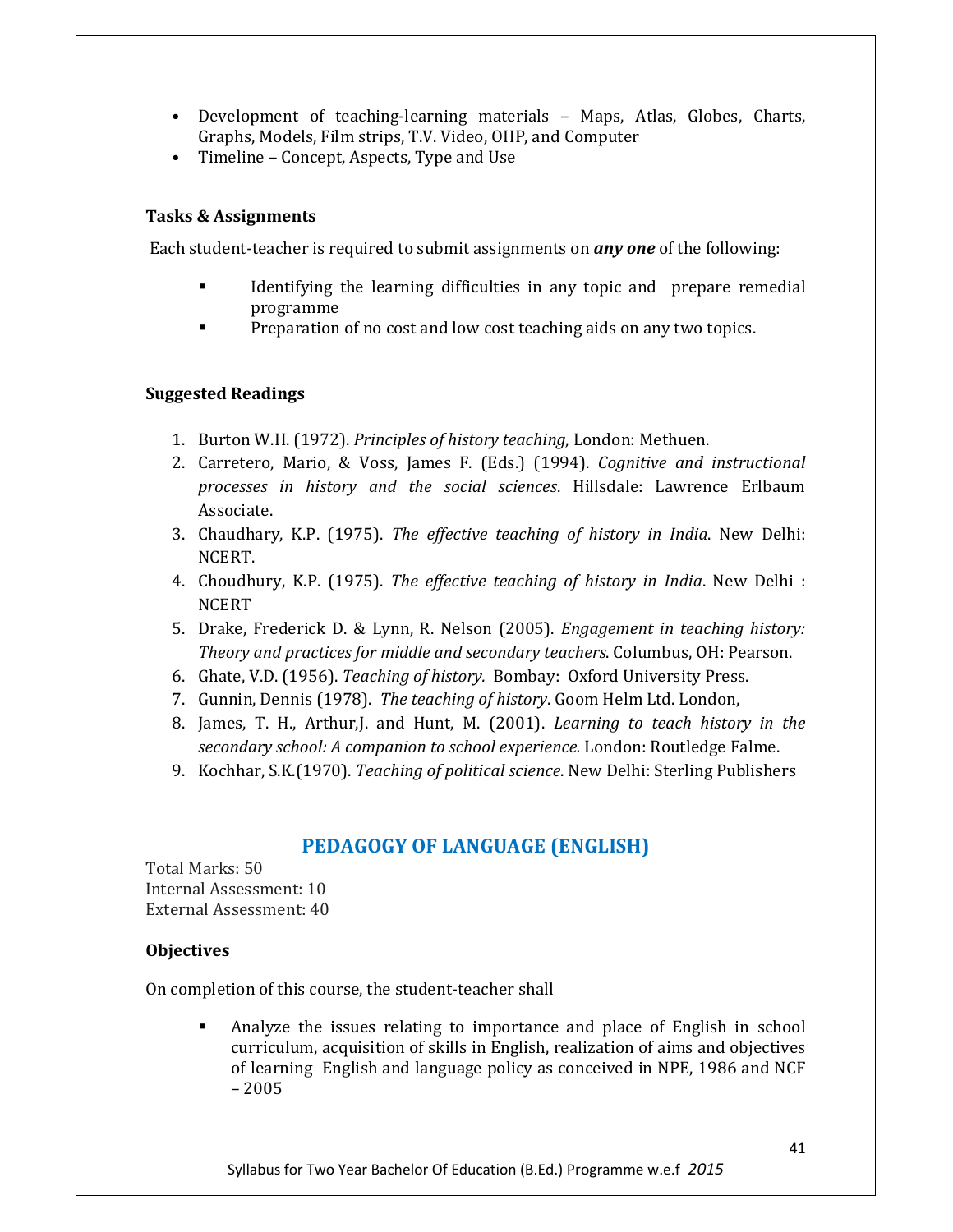- - Use various methods, approaches and strategies for teaching-learning English and transact various types of lesson plans covering all aspects of English language following different approaches
- - Develop test items to assess learning in English and provide feedback as well as prepare enrichment materials

#### Detailed Course Content

#### Unit I: English in School Curriculum

- Language policy in India with reference to NPE, 1986 and NCF 2005
- Importance of English language in India in historical perspectives
- Place of English as a compulsory subject in school curriculum (both at elementary and secondary levels)
- Objectives of learning English at elementary and secondary levels
- English language skills their components, independence and interdependence

### Unit II:Acquisition of Second Language (English) : Methods, Approaches and **Strategies**

- Psychology of language acquisition and language learning
- Acquisition of English language : problems and issues with reference to multilingual context
- Importance of language context and input-rich classroom environment for acquisition of English language
- Understanding of different methods and strategies : Translation Method, Direct Method, Bi-lingual Method, Communicative Approach including Silent Approach, Suggestopaedia, skill-based activity, Group Learning

#### Unit III: Transaction of Contents and Learning Assessment in English

- Transaction of Prose (detailed and non-detailed), poetry, grammar and composition lessons – Approaches, Methods and Strategies
- Preparation of Unit Plan
- Preparation of Lesson Plan following communicative approach and constructivist approach (5E and ICON Models)
- Strategies for enrichment of vocabulary in English : word formation skill and spelling
- Teaching-learning materials in English : Types and Uses : preparation of low cost no-cost teaching-learning materials in English
- Assessment in English : assessing skills in English; framing different types of objective-based test items (Extended Response Type, Restrictive Response Type and Objective Type), Portfolio assessment in English, Continuous Assessment of Learners performance in English within and beyond classroom situations
- Key Learning Resources in English: Assessing progress and performances, Monitoring and giving feedback, Local and community resources, Using pair work, Using group work, Using questioning (both by teacher and learners) to promote thinking, Talk for learning and Involving all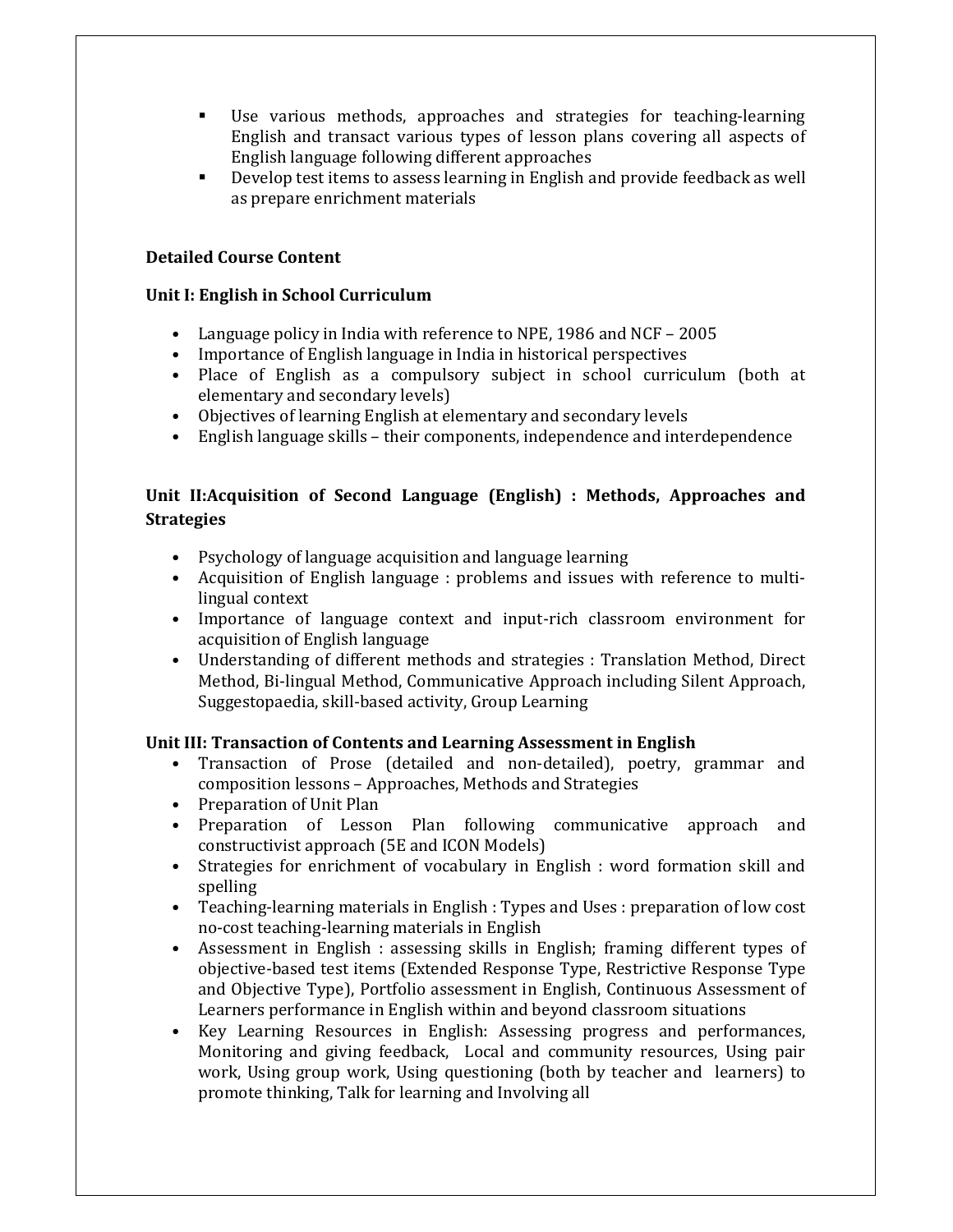Each student-teacher is required to submit assignments on **any one** of the following :

- Preparation of 5 Lesson Plans on the topics from the prescribed text following 5E and ICON Model (at least two plans in each model)
- Preparation of a blue print on any topic from the prescribed text and development of test items in conformity with the blue print

#### Suggested Readings:

- 1. Teaching of English P.K. Gupta, anil Gandhi, & S.S. Bhatnagar
- 2. Teaching of English A Morden Approach, Bose F.L
- 3. The technique of Language teaching, Bose F.L
- 4. Teaching of English as second Language Allen H.B.
- 5. Language Testing Labo Robert
- 6. The essentials of English Teaching R.K. Jain

## PEDAGOGY OF LANGUAGE (HINDI)

Total Marks: 50 Internal Assessment: 10 External Assessment: 40

#### **Objectives**

On completion of this course, the student-teacher shall

- - Analyze the issues relating to importance and place of Hindi in school curriculum, acquisition of skills in Hindi, realization of aims and objectives of learning Hindi and language policy as conceived in NPE, 1986 and NCF – 2005
- - Use various methods, approaches and strategies for teaching-learning Hindi and transact various types of lesson plans covering all aspects of Hindi language following different approaches
- - Develop test items to assess learning in Hindi and provide feedback as well as prepare enrichment materials

#### Detailed Course Content

#### Unit I: Hindi in School Curriculum

- Language policy in India with reference to NPE, 1986 and NCF 2005
- Importance of Hindi language in India in historical perspectives
- Place of Hindi as a compulsory subject in school curriculum (both at elementary and secondary levels)
- Objectives of learning Hindi at elementary and secondary levels
- Hindi language skills their components, independence and interdependence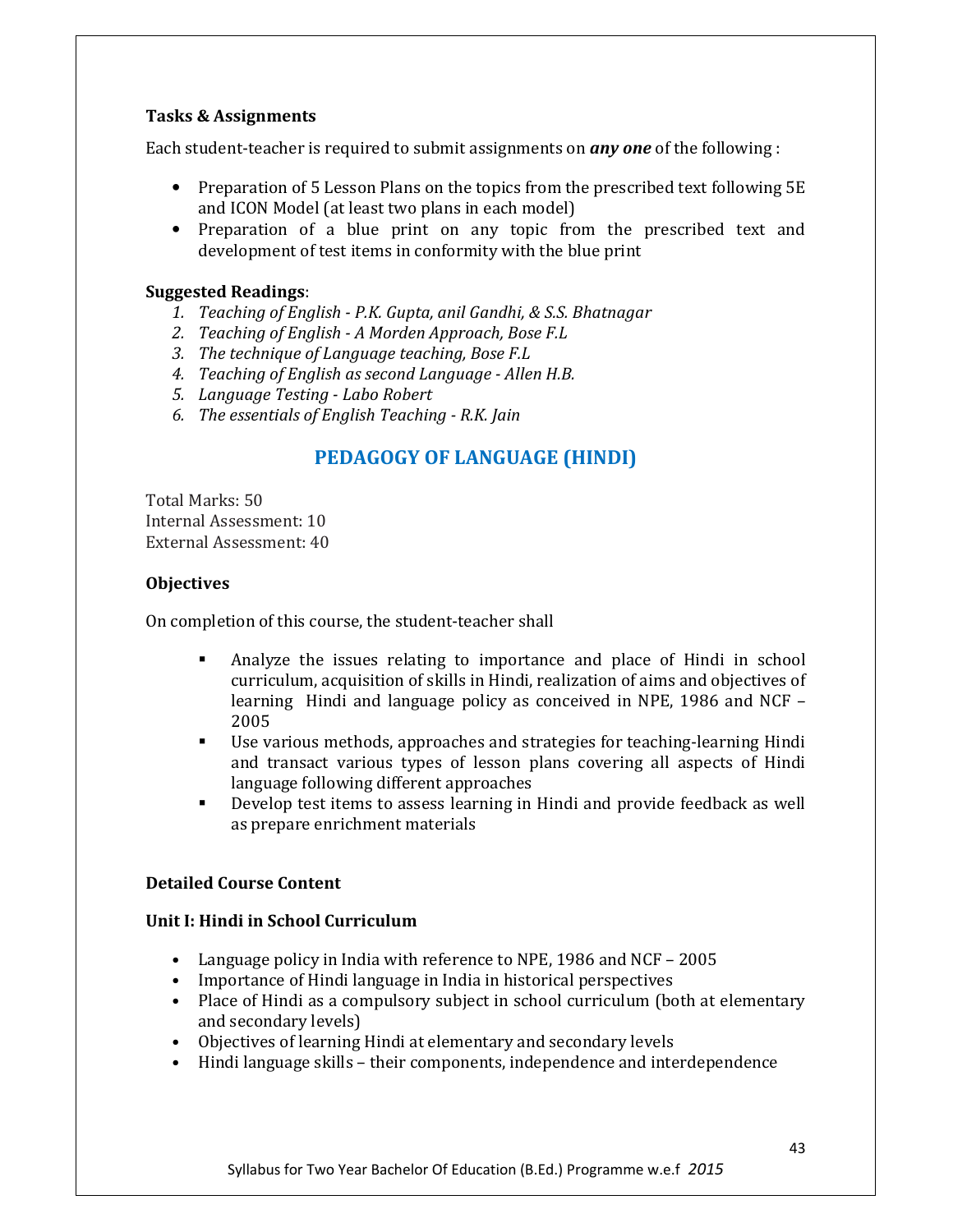### Unit II: Acquisition of Hindi Language : Methods, Approaches and Strategies

- Psychology of language acquisition and language learning
- Acquisition of Hindi language : problems and issues with reference to multilingual context
- Importance of language context and input-rich classroom environment for acquisition of Hindi language
- Understanding of different methods and strategies : Translation Method, Direct Method, Bi-lingual Method, Communicative Approach including Silent Approach, Suggestopaedia, skill-based activity, Group Learning

### Unit III: Transaction of Contents and Learning Assessment in Hindi

- Transaction of Prose (detailed and non-detailed), poetry, grammar and composition lessons – Approaches, Methods and Strategies
- Preparation of Unit Plan
- Preparation of Lesson Plan following communicative approach and constructivist approach (5E and ICON Models)
- Strategies for enrichment of vocabulary in Hindi : word formation skill and spelling
- Teaching-learning materials in Hindi : Types and Uses : preparation of low cost no-cost teaching-learning materials in Hindi
- Assessment in Hindi : assessing skills in Hindi; framing different types of objective-based test items (Extended Response Type, Restrictive Response Type and Objective Type), Portfolio assessment in Hindi, Continuous Assessment of Learners performance in Hindi within and beyond classroom situations
- Key Learning Resources in Hindi: Assessing progress and performances, Monitoring and giving feedback, Local and community resources, Using pair work, Using group work, Using questioning (both by teacher and learners) to promote thinking, Talk for learning and Involving all

### Tasks & Assignments

Each student-teacher is required to submit assignments on **any one** of the following :

- Preparation of 5 Lesson Plans on the topics from the prescribed text following 5E and ICON Model (at least two plans in each model)
- Preparation of a blue print on any topic from the prescribed text and development of test items in conformity with the blue print

### Suggested Readings:

- 1. Pandey, R.S. (1992) Hindi Shikshan, Vinod Pustak Mandir, Agra
- 2. Singh, Niranjan Kumar (1983) Madhyamik Vidyalayon Mein Hindi Shikshan, Rajasthan Hindi Granth Academy, Jaipur.
- 3. Singh, Savitri (1992) Hindi Shikshan, R. Lall Book Depot, Meerut
- 4. Shukla, Bhagwati Charan (1974) Hindi Ucharan Aur Vartani, Aryan Book Depot, New Delhi
- 5. Sukhia, K.K. (1988) :Hindi Dhwanian Aur Unka Shikshan , Rannaryan Lal, Allahabad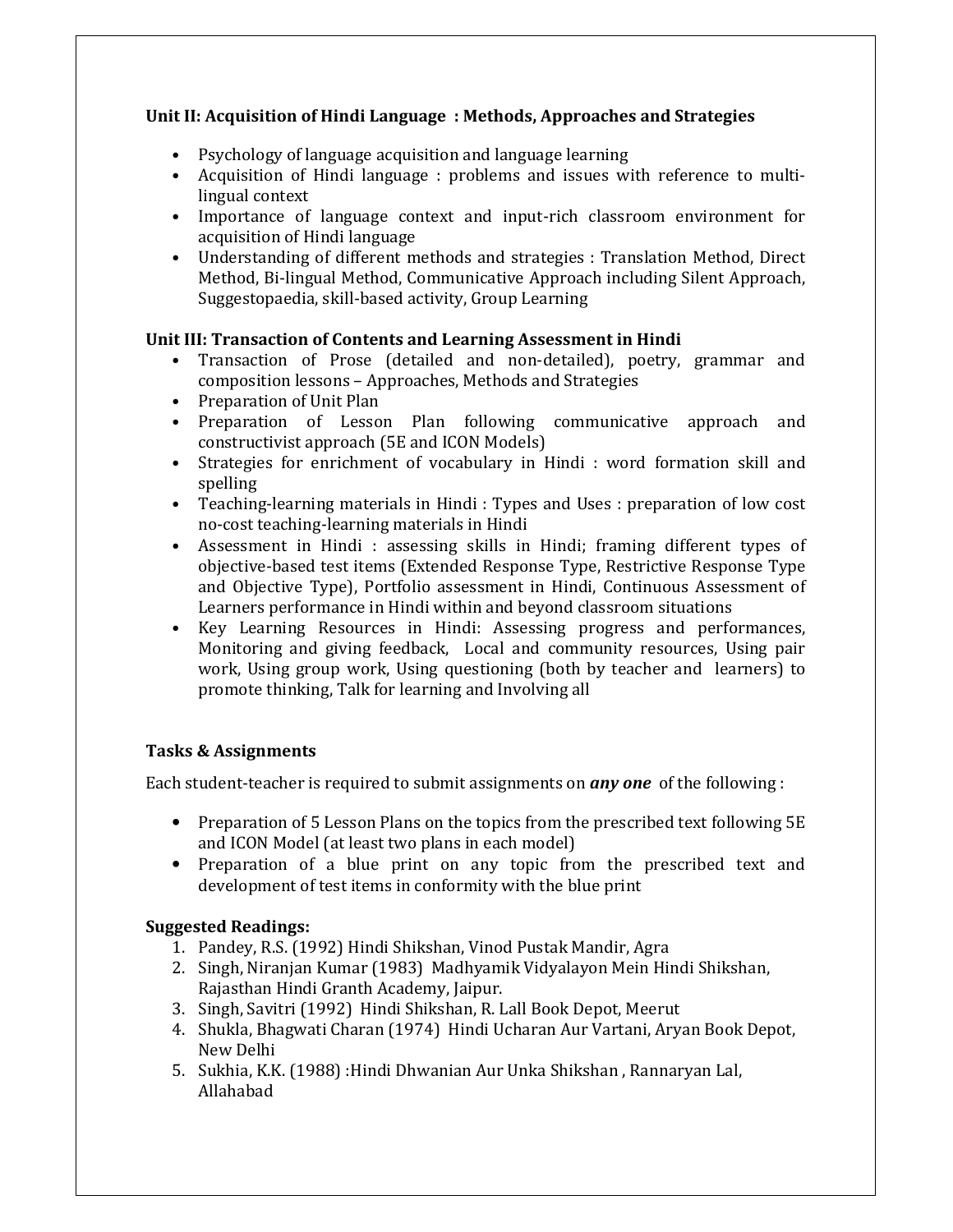# PEDAGOGY OF LANGUAGE (URDU)

Total Marks: 50 Internal Assessment: 10 External Assessment: 40

#### Objective:

On completion of this course, the student-teacher shall

- - Analyze the issues relating to importance and place of Urdu in school curriculum, acquisition of skills in Urdu, realization of aims and objectives of learning Urdu and language policy as conceived in NPE, 1986 and NCF – 2005
- - Use various methods, approaches and strategies for teaching-learning Urdu and transact various types of lesson plans covering all aspects of Urdu language following different approaches
- - Develop test items to assess learning in Urdu and provide feedback as well as prepare enrichment materials

#### Detailed Course Content

#### Unit I: Urdu in School Curriculum

- Language policy in India with reference to NPE, 1986 and NCF 2005
- Importance of Urdu language in India in historical perspectives
- Place of Urdu in school curriculum (both at elementary and secondary levels)
- Objectives of learning Urdu at elementary and secondary levels
- Urdu language skills their components, independence and interdependence

#### Unit II: Acquisition of Urdu Language: Methods, Approaches and Strategies

- Psychology of language acquisition and language learning
- Acquisition of Urdu language : problems and issues with reference to multilingual context
- Importance of language context and input-rich classroom environment for acquisition of Urdu language
- Understanding of different methods and strategies : Translation Method, Direct Method, Bi-lingual Method, Communicative Approach including Silent Approach, Suggestopaedia, skill-based activity, Group Learning

#### UNIT III: Transaction of Contents and Learning Assessment in Urdu

- Transaction of Prose (detailed and non-detailed), poetry, grammar and composition lessons – Approaches, Methods and Strategies
- Preparation of Unit Plan
- Preparation of Lesson Plan following communicative approach and constructivist approach (5E and ICON Models)

Syllabus for Two Year Bachelor Of Education (B.Ed.) Programme w.e.f 2015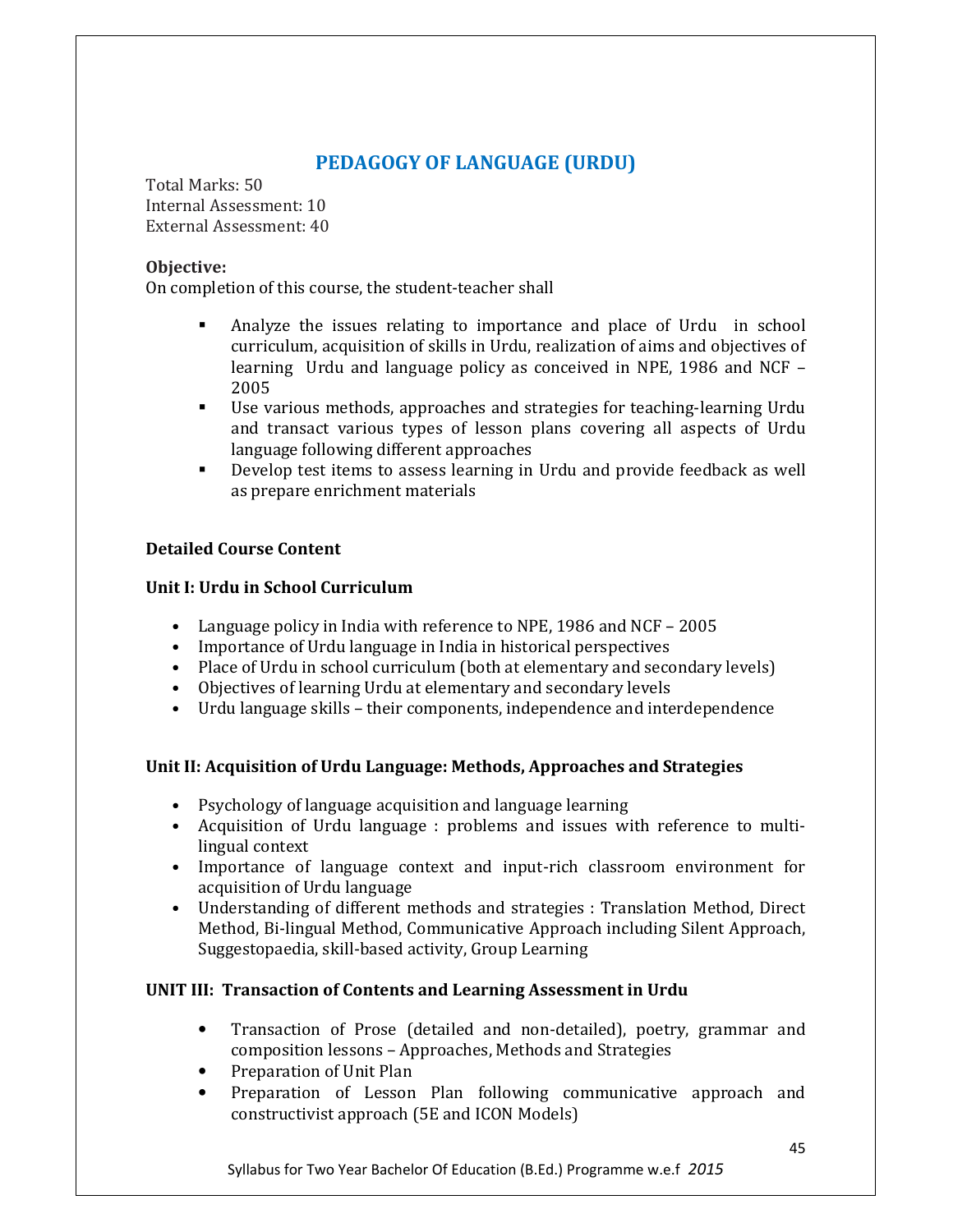- Strategies for enrichment of vocabulary in Urdu : word formation skill and spelling
- Teaching-learning materials in Urdu : Types and Uses : preparation of low cost no-cost teaching-learning materials in Urdu
- Assessment in Urdu : assessing skills in Urdu; framing different types of objective-based test items (Extended Response Type, Restrictive Response Type and Objective Type), Portfolio assessment in Urdu, Continuous Assessment of Learners performance in Urdu within and beyond classroom situations
- Key Learning Resources in Urdu: Assessing progress and performances, Monitoring and giving feedback, Local and community resources, Using pair work, Using group work, Using questioning (both by teacher and learners) to promote thinking, Talk for learning and Involving all .

Each student-teacher is required to submit assignments on **any one** of the following :

- Preparation of 5 Lesson Plans on the topics from the prescribed text following 5E and ICON Model (at least two plans in each model)
- Preparation of a blue print on any topic from the prescribed text and development of test items in conformity with the blue print

#### Suggested Readings:

- 1. Ansari Akhtar(1970) Ghazal Aur Ghazal ki Taleem, New Delhi. Taraqqi-e-Urdu Board.
- 2. Ansari Akhtar Ghazal Aur Dars-Ghazal. Aligarh, Anjuman Taraqqi-e-Urdu.
- 3. Ansari Akhtar(1950) Studies in Language and Language Teaching, Aligarh, Friends Book House.
- 4. Faramo. Saleem(1953) Urdu Zaban Aur Uski Taleem, Lahore, Pakistan Book Store.
- 5. Gray, C.W(1965) Teaching of Reading & Writing, Paris, UNESCO Teaching the mother Tongue in Secondary School, London, Longmans.
- 6. Husain, Aijaz (1975) Mukhtasar Tareekh-e-Urdu, Urdu Kitab Ghar.
- 7. Husain, Sajid (1993) Urdu Aur Uske Tadreesi Tariqe, Karachi, Rabbar Publishers.
- 8. Khan, R.H (1974) Urdu Imla, Delhi National Academy, Taraqqi-e-Urdu Board.
- 9. Ryburn, W.M (1950) Suggestions for the Teaching of Mother Tongue in India, London, Oxford University Press.
- 10. Saiyidain, K.G(1921) Usool-e-Allahabad, Hindustan Academy
- 11. Srivastava, R.P (1979) Teaching of Reading, Delhi Bahari Publishers.
- 12. Fatehpuri, Farman (1985) Tadrees-e-Urdu, Karachi, Maktaba Jamia
- 13. Moinuddin (1988) Urdu Zaban Ki Tadres, New Delhi Taraqqi Urdu Bureau.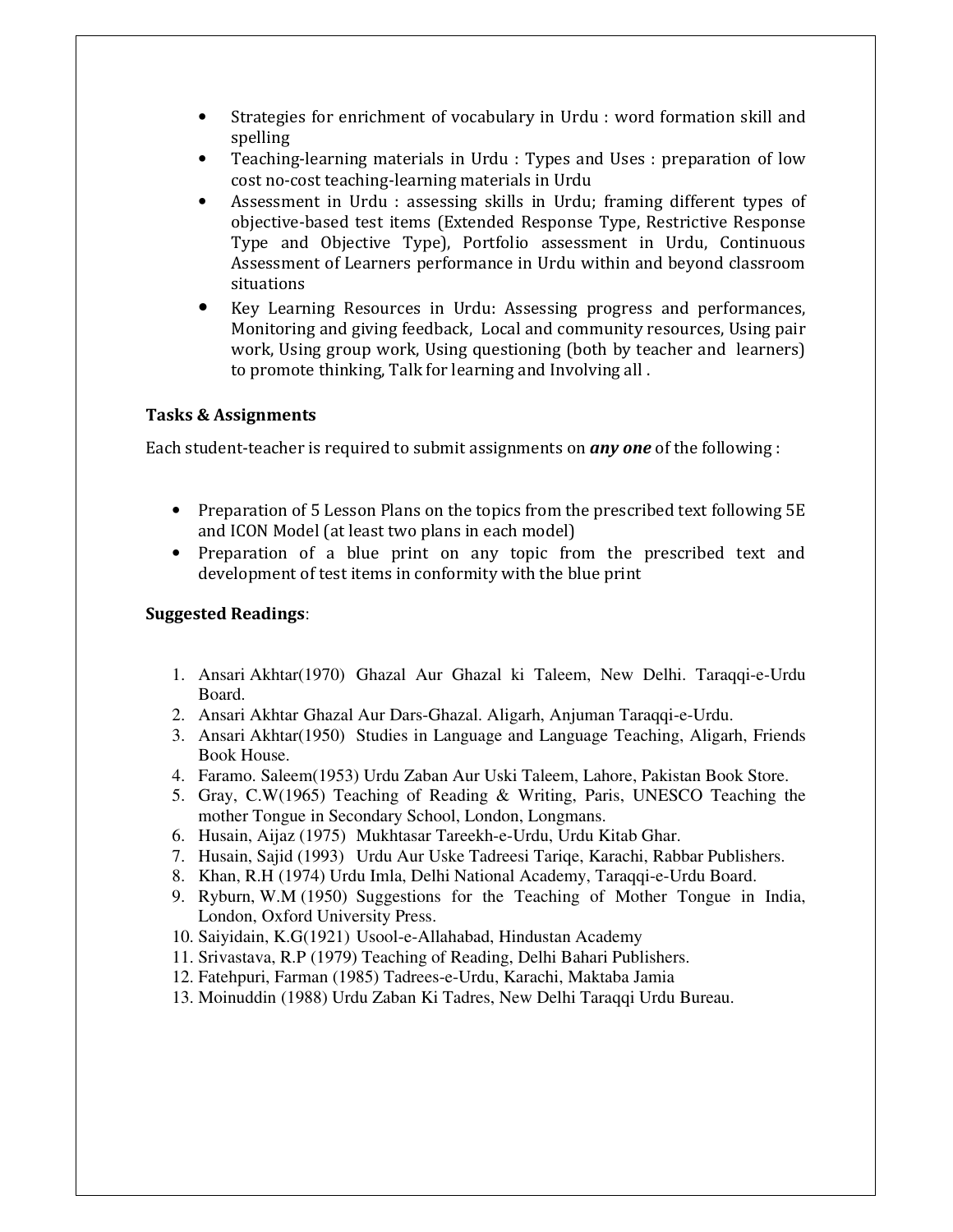# PEDAGOGY OF LANGUAGE (SANSKRIT)

Total Marks: 50 Internal Assessment: 10 External Assessment: 40

#### **Objectves**

On completion of this course, the student-teacher shall

- - Analyze the issues relating to importance and place of Sanskrit in school curriculum, acquisition of skills in Sanskrit, realization of aims and objectives of learning Sanskrit and language policy as conceived in NPE, 1986 and NCF – 2005
- - Use various methods, approaches and strategies for teaching-learning Sanskrit and transact various types of lesson plans covering all aspects of Sanskrit language following different approaches
- - Develop test items to assess learning in Sanskrit and provide feedback as well as prepare enrichment materials

### Detailed Course Content

#### Unit I: Sanskrit in School Curriculum

- Language policy in India with reference to NPE, 1986 and NCF 2005
- Importance of Sanskrit language in India in historical perspectives
- Place of Sanskrit as a compulsory subject in school curriculum (both at elementary and secondary levels)
- Objectives of learning Sanskrit at elementary and secondary levels
- Sanskrit language skills their components, independence and interdependence

### Unit II: Acquisition of Sanskrit Language: Methods, Approaches and Strategies

- Psychology of language acquisition and language learning
- Acquisition of Sanskrit language : problems and issues with reference to multilingual context
- Importance of language context and input-rich classroom environment for acquisition of Sanskrit language
- Understanding of different methods and strategies : Translation Method, Direct Method, Bi-lingual Method, Communicative Approach including Silent Approach, Suggestopaedia, skill-based activity, Group Learning

### UNIT III: Transaction of Contents and Learning Assessment in Sanskrit

- Transaction of Prose (detailed and non-detailed), poetry, grammar and composition lessons – Approaches, Methods and Strategies
- Preparation of Unit Plan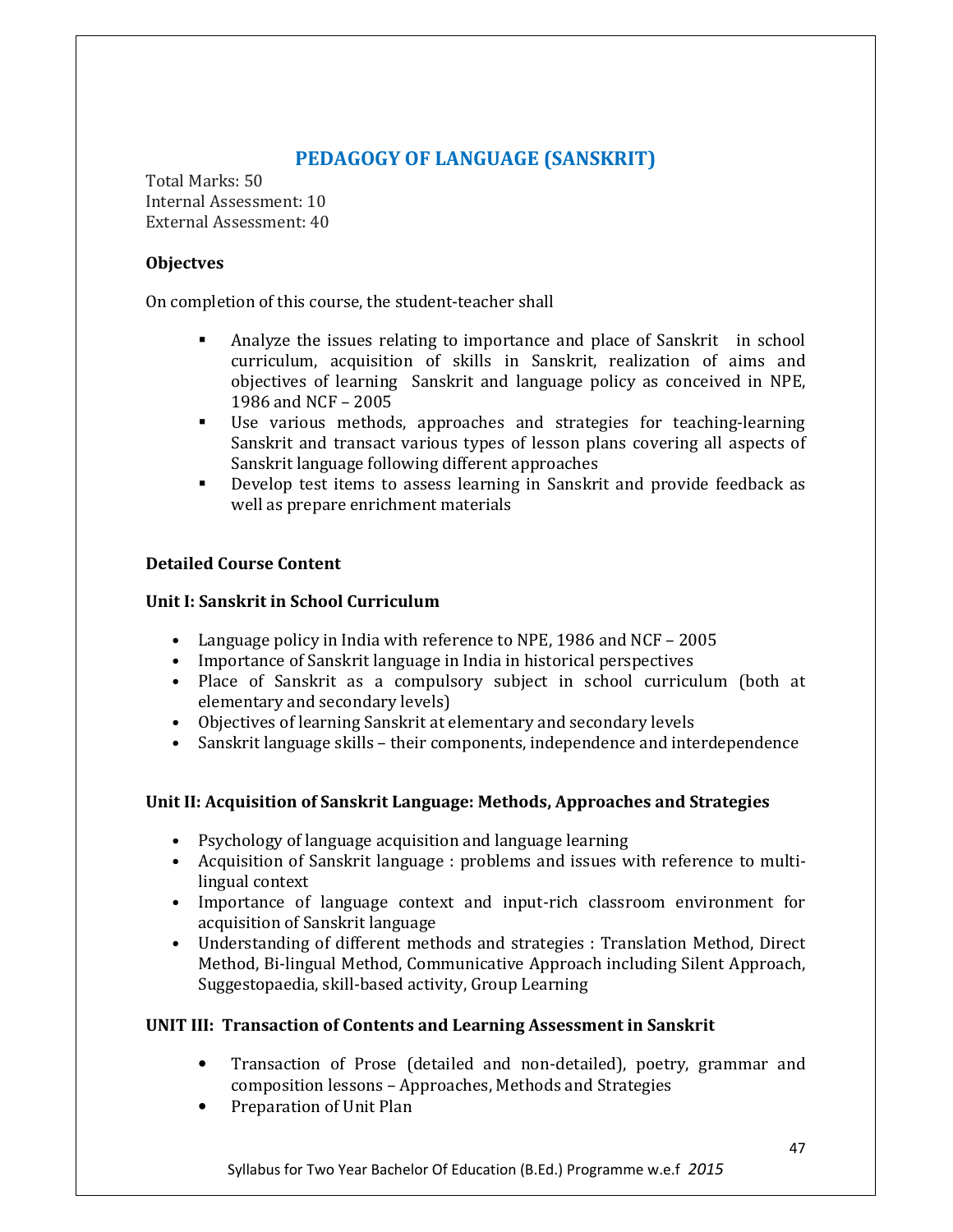- Preparation of Lesson Plan following communicative approach and constructivist approach (5E and ICON Models)
- Strategies for enrichment of vocabulary in Sanskrit : word formation skill and spelling
- Teaching-learning materials in Sanskrit : Types and Uses : preparation of low cost no-cost teaching-learning materials in Sanskrit
- Assessment in Sanskrit: assessing skills in Sanskrit; framing different types of objective-based test items (Extended Response Type, Restrictive Response Type and Objective Type), Portfolio assessment in Sanskrit, Continuous Assessment of Learners performance in Sanskrit within and beyond classroom situations
- Key Learning Resources in Sanskrit: Assessing progress and performances, Monitoring and giving feedback, Local and community resources, Using pair work, Using group work, Using questioning (both by teacher and learners) to promote thinking, Talk for learning and Involving all .

Each student-teacher is required to submit assignments on *any one* of the following :

- Preparation of 5 Lesson Plans on the topics from the prescribed text following 5E and ICON Model (at least two plans in each model)
- Preparation of a blue print on any topic from the prescribed text and development of test items in conformity with the blue print

#### Suggested Readings:

- 1. Apte, D. G. and Dongre, P. K.: Teaching of Sanskrit in Secondary School, Acharya Book Depot, Baroda, 1980.
- 2. Bokil, V. P. and Parasnik, N. K.: A New Approach to Sanskrit, Loka Sangraha Press,Poona.
- 3. Chaturvedi, R. S.: Sanskrit Shikshan Padhati.
- 4. Govt. of India: Report of Sanskrit Commission.
- 5. Joyce, B. & Weil, M: Models of Teaching. Prentice Hall Inc., New Jersey, 1979.
- 6. Pal, H.R and Pal, R.: Curriculum Yesterday, Today and Tomorrow. Kshipra, New Delhi, 2006.

# Course VIII (A) Knowledge And Curriculum

Total Marks: 50 Internal Assessment: 10 External Assessment: 40 **Objectives** 

On completion of this course, the student- teachers shall:

- State and explain the nature of knowledge
- **•** Describe the process of constructing knowledge
- Differentiate different types of curriculum
- Explain the processes and principles of curriculum planning development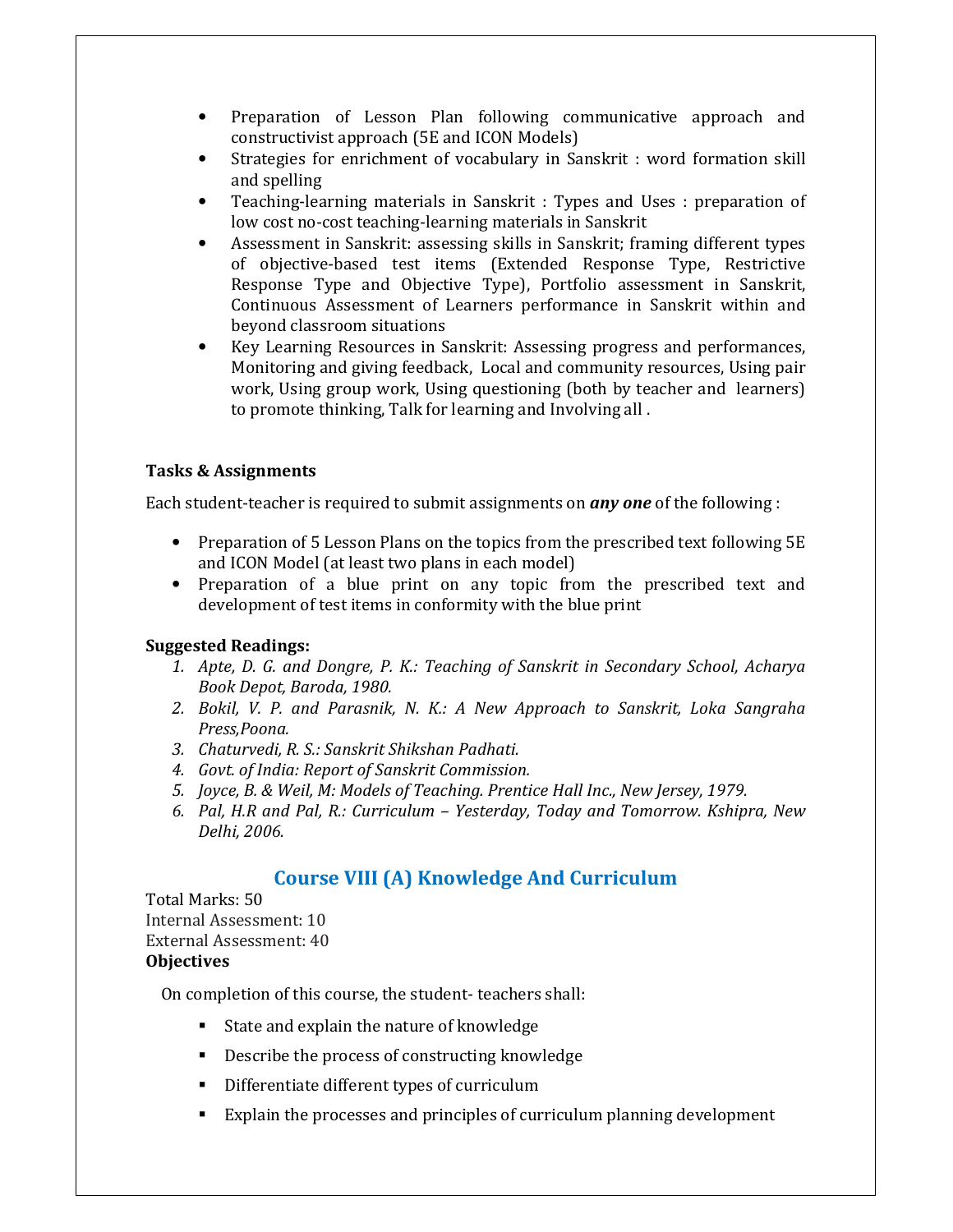- Elaborate the transaction, evaluation and renewal processes of curriculum

#### Detailed Course Content

#### 1. Understanding the Nature of Knowledge

- Knowledge: Concept (difference between knowledge and skill, knowledge and information, teaching and training, reason and belief) and Nature
- Types and theories of knowledge
- Knowledge Acquisition: source of knowledge and process of acquisition

#### 2. Construction of knowledge

- Knowledge transmission (teacher-centric) vs. Knowledge construction (learner-centric)
- Process of knowing : activity, discovery and dialogue-views of Dewey, Ausubel and Bruner
- Construction of knowledge : theories of Piaget and Vygotsky; implications for curriculum

#### 3. Understanding curriculum

- Concept (difference between curriculum and syllabus), types (subjectcentered, teacher-centered, learner-centered, learning-centered, experiencecentered, activity-centered, hidden–manifest) and components (coreelective)
- Mandates for formulation of curriculum policy (Constitutional, socio-cultural, political, economic, global concerns, environmental, etc.)

# Tasks and Assignments:

Each student-teacher is required to submit assignments selecting any one of the following:

- Preparation of an appraisal report on any one aspect of the Systemic Reform envisaged in the NCF 2005 and its reflection in current practices.
- Identification of learning resources and designing of beyond classroom activities for transacting a lesson.

#### Suggested Readings:

- 1. Collin J Marsh (2004): Key Concepts for understanding Curriculum, Routledge Fuller, London.
- 2. Denial Tanner, Lawel N.Tannor (1975): Curriculum Development Theory into Practice, Mac Milan publishing Co.Inc. New York.
- 3. Lawell Keith, Paul Blare, Sidney Tied (1968): Contemporary curriculum in the elementary School.
- 4. Ornstein Allen C and Hunkins Francis (1993): Curriculum Foundations, Principles and Issues, Allyn & Bacon, Boston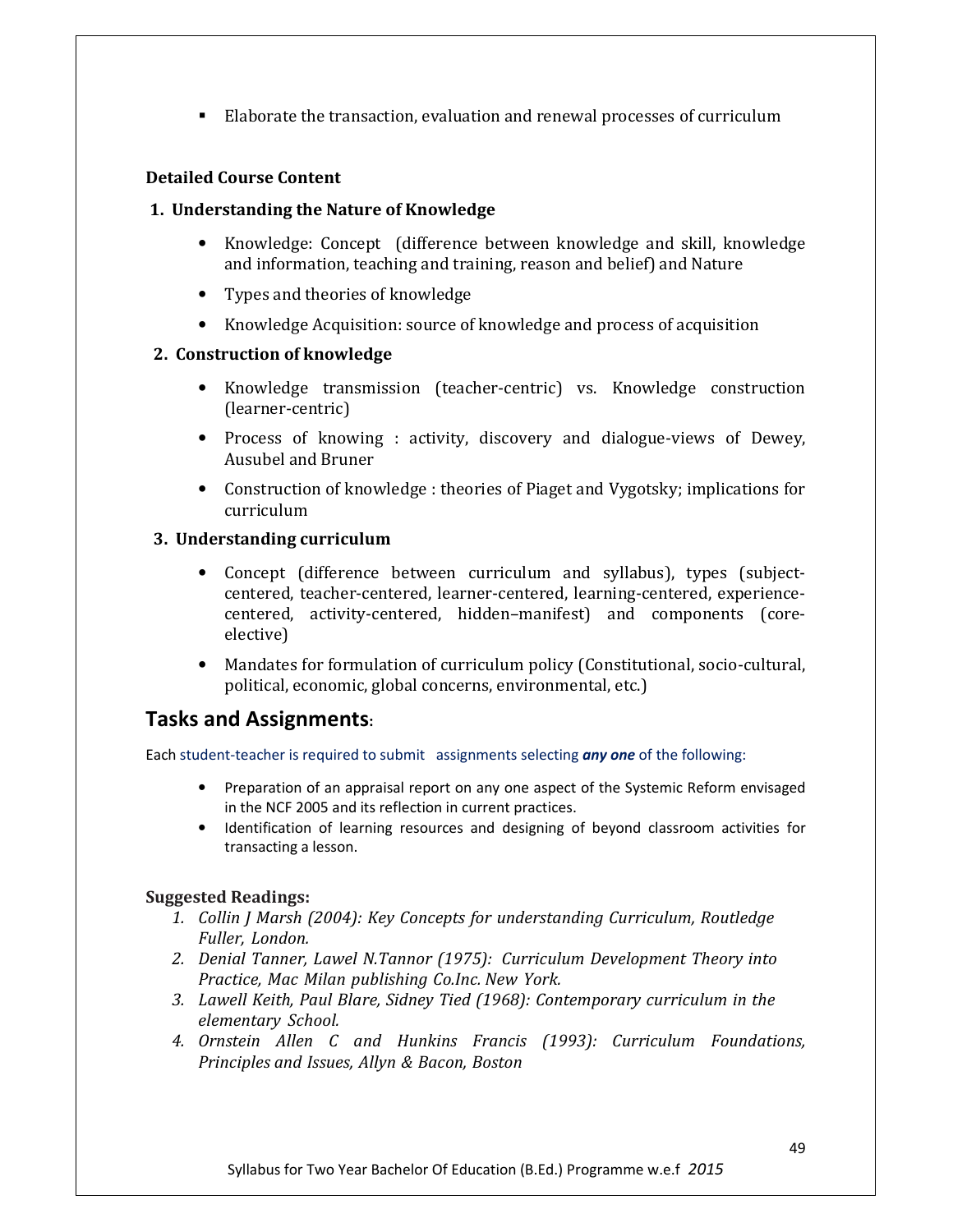# COURSE EPC 2: DRAMA AND ART IN EDUCATION

#### Total Marks: 50

#### Aim of the Course

- Understanding basics of different Art forms impact of Art forms on the human mind
- Enhance artistic and aesthetic sensibility among learners to enable them to respond to the beauty in different Art forms, through genuine exploration, experience and free expression
- Enhance skills for integrating different Art forms across school curriculum at secondary level
- Enhance awareness of the rich cultural heritage, artists and artisans

#### UNIT I: Visual Arts And Crafts (Practical) 10 marks

 Experimentation with different materials of Visual Art, such as pastel, poster, pen and ink, rangoli materials, clay, etc.

Exploration and experimentation with different methods of Visual Arts like Painting block printing, collage, clay modelling, paper cutting and folding, etc. Paper framing and display of Art works.

UNIT II: Performing Arts: Dance, Music, Theatre And Puppetry (Practical) 20 marks

Listening/viewing and exploring Regional Art forms of music, dance, theatre and puppetry.

Viewing/listening to live and recorded performances of Classical and Regional Art forms

Participation and performance in any one of the Regional Arts forms keeping in mind the integrated approach

Planning a stage-setting for a performance/presentation by the student-teacher.

### UNIT III: Appreciation Of Arts (Theory) 10 Marks (Viva Voce)

Meaning and concepts of Arts and aesthetics and its significance at secondary level of school education

What is the difference between Education in Arts and Arts in Education

Identification of different performing Art forms and artists ; dance, music and musical instrument, theatre, puppetry, etc. (based on a set of slides, selected for the purpose) Knowledge of Indian Craft Traditions and its relevance in education (based on a set of slides, selected for the purpose)

Knowledge of Indian Contemporary Arts and Artists; Visual Arts (based on a set of slides, selected for the purpose)

Indian festivals and its artistic significance.

### **Project Work (Units 1 and 2)** 10

MarksTheme-based projects from any one of the curricular areas covering its social, economic, cultural and scientific aspects integrating various Arts and Craft forms; Textbook analysis to find scope to integrate Art forms either in the text or activities or exercises; Documentation of the processes of any one Art or Craft form with the pedagogical basis such as weaving or printing of textiles, making of musical